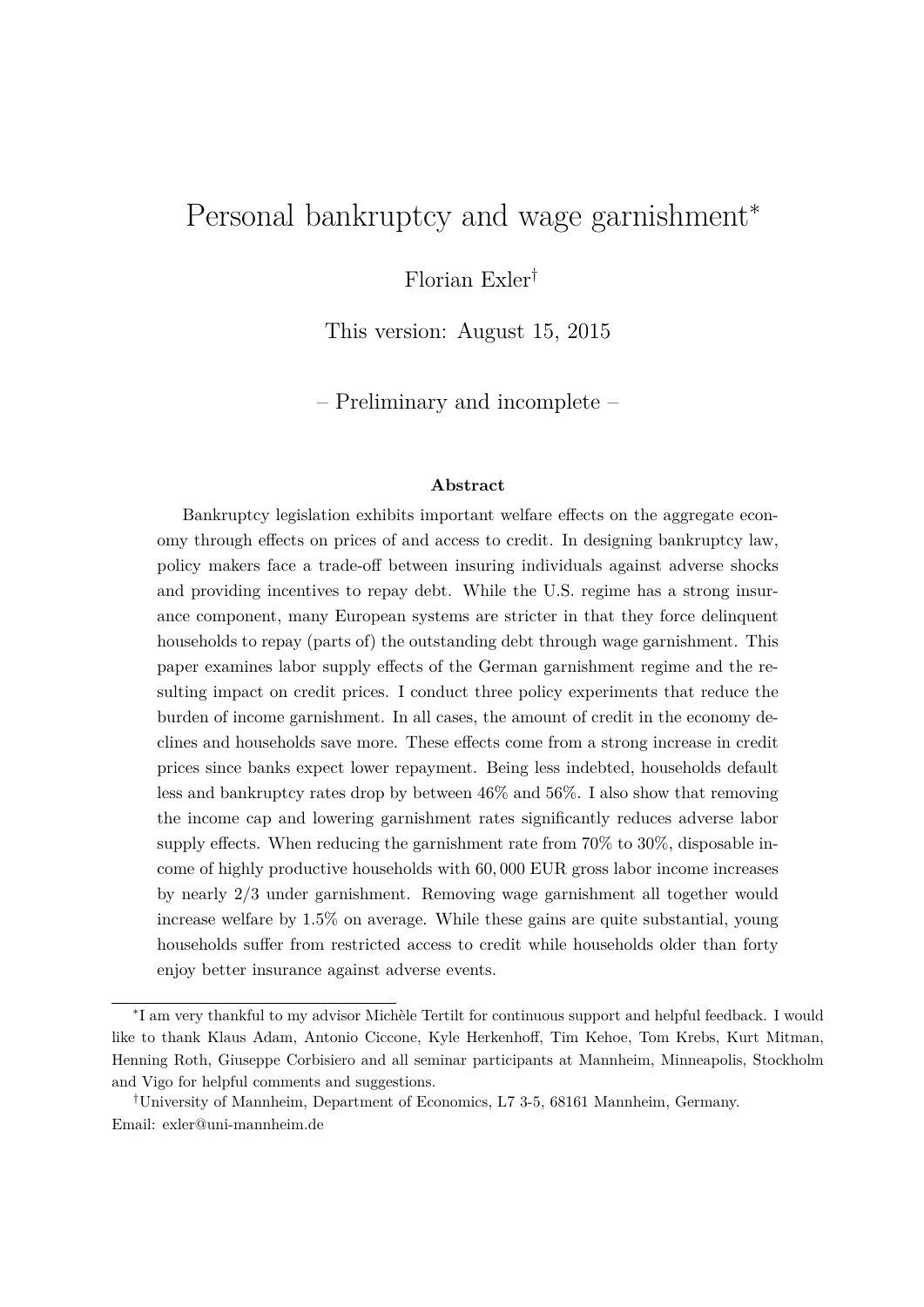### **1 Introduction**

Personal bankruptcy provides individuals with a powerful tool to insure against adverse events such as job loss, illness or divorce. Besides strongly influencing the capacity of individuals to react to dire situations, bankruptcy legislation is found to have a significant impact on the whole economy and aggregate welfare. These effects mainly arise from increases in credit prices because banks take the likelihood of default into account.

In Germany, around 100,000 people file for consumer bankruptcy every year. This translates to 2.5 households per thousand per year. On average, each filer defaults on 55*,* 000 EUR.[1](#page-0-0) Bankrupts lose their liquid assets and are subject to severe wage garnishment. In practice, 70% of monthly net income exceeding 1*,* 050 EUR is garnished. Income in excess of 3*,* 200 EUR is fully garnished.[2](#page-0-0) After six years of good conduct, the remaining debt can be forgiven and the household exits bankruptcy. During these six years, garnishment leads to a steep increase in the effective marginal tax rate. Increased rates create distortions that reduce the incentive to work during bankruptcy. These distortions are shown to make bankruptcy with garnishment less favorable than bankruptcy with a "Fresh Start", which has no claims towards future income.

In this paper, I explore the properties of a bankruptcy regime with labor income garnishment. I focus on the trade-off between insurance against adverse shocks and access to unsecured credit if loan prices incorporate the risk of default. Rea [\(1984\)](#page-25-0) argues that while wage garnishment effectively reduces moral hazard, it also decreases the amount of insurance that bankruptcy offers to individuals and reduces the incentive to work in subsequent periods.<sup>[3](#page-0-0)</sup> On the one hand, garnishment makes bankruptcy more costly to individuals. This reduces the value of using bankruptcy as insurance against adverse income or expenditure shocks. On the other hand, banks expect some repayment even in default and price loans more favorably under garnishment.<sup>[4](#page-0-0)</sup> Cheaper loans mean households gain greater access to credit.

To quantify these effects and assess welfare implications, I set up a limited commitment model with equilibrium default and endogenous labor supply. The quantitative model is calibrated to match important facts of household income, debt, and bankruptcy filings. In

 $1$ See <https://www-genesis.destatis.de/genesis/online>, code 52411-0009 and 52411-0013.

<sup>2</sup>See §850c ZPO (civil process order).

<sup>&</sup>lt;sup>3</sup>In a three period setting that ignores negative work incentives, Dye [\(1986\)](#page-24-0) shows that optimal bankruptcy regimes garnish future income.

<sup>&</sup>lt;sup>4</sup>Indeed, Lin and White [\(2001\)](#page-25-1) find evidence of this mechanism. They show that in U.S. states where banks expect higher repayment (through lower exemption levels), consumers are more likely to gain access to loans.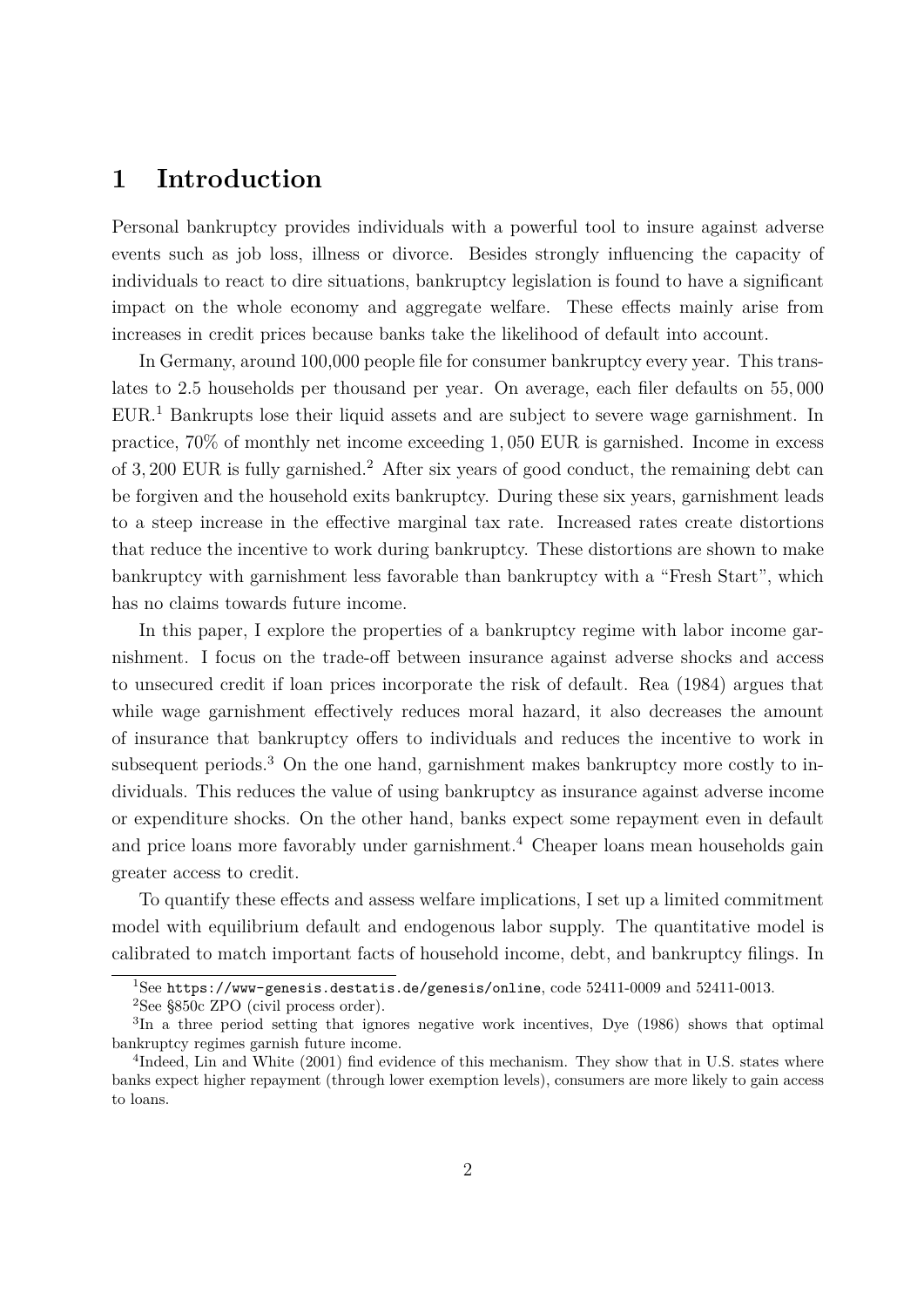order to assess the trade-off between insurance and access to credit, I compare the current garnishment regime to a "Fresh Start" bankruptcy regime without any wage garnishment and to relatively lenient regimes, where garnishment rates are lowered considerably. I answer the following questions: What are the individual labor supply effects of wage garnishment? How does garnishment affect loan prices and access to credit? Finally, can a welfare-superior bankruptcy regime be designed for Germany?

Most quantitative research has focused on models representing the "Fresh Start" bankruptcy system without claims towards future labor income (i.e. bankruptcy under Chapter 7 in the U.S.). Hence, papers in the tradition of Chatterjee, Corbae, Nakajima, and Ríos-Rull [\(2007\)](#page-24-1) and Livshits, MacGee, and Tertilt [\(2007\)](#page-25-2) do not consider for labor supply distortions. Besides wage garnishment, European bankruptcy regimes generally feature tighter rules as to the amount of debt that households can discard and the generosity of exemptions (Gerhardt, [2009\)](#page-24-2).

There is some evidence that full commitment through garnishment might be welfare improving. Livshits, MacGee, and Tertilt [\(2007\)](#page-25-2) argue that the benefits of insurance versus access to credit critically depend on the nature of income and expenditure risk. In a setup without unexpected expenditures, Chatterjee and Gordon [\(2012\)](#page-24-3) find that the positive effects of increased access to credit outweigh the negative effects of reduced insurance. Under the authors' garnishment regime, households are forced to repay outstanding debt in full which leads to cheaper and larger lines of credit. Most European systems do not force households to fully repay and hence lie somewhere between "Fresh Start" regimes and full commitment regimes.

Besides potentially increasing commitment to repay, garnishment reduces the incentive to default and – once in bankruptcy – the incentive to supply labor. Indeed, Fay, Hurst, and White [\(2002\)](#page-24-4) find that – controlling for adverse events – households are more likely to default if their financial gains are higher. Vice versa, stricter garnishment should reduce bankruptcy filings. Lower nonpayment risk lowers credit prices and increases access to credit (Lin and White, [2001\)](#page-25-1). Dobbie and Song [\(2014\)](#page-24-5) find strong evidence for labor supply reactions. They show significant negative effects of income seizure on future annual gross earnings. The authors analyze households in the U.S. that face higher effective marginal tax rates due to wage seizure by their creditors. Those households that enter bankruptcy protection (and hence are shielded from seizure) have significantly larger future gross wages. Dobbie and Song estimate the elasticity of earnings with respect to income seizure to be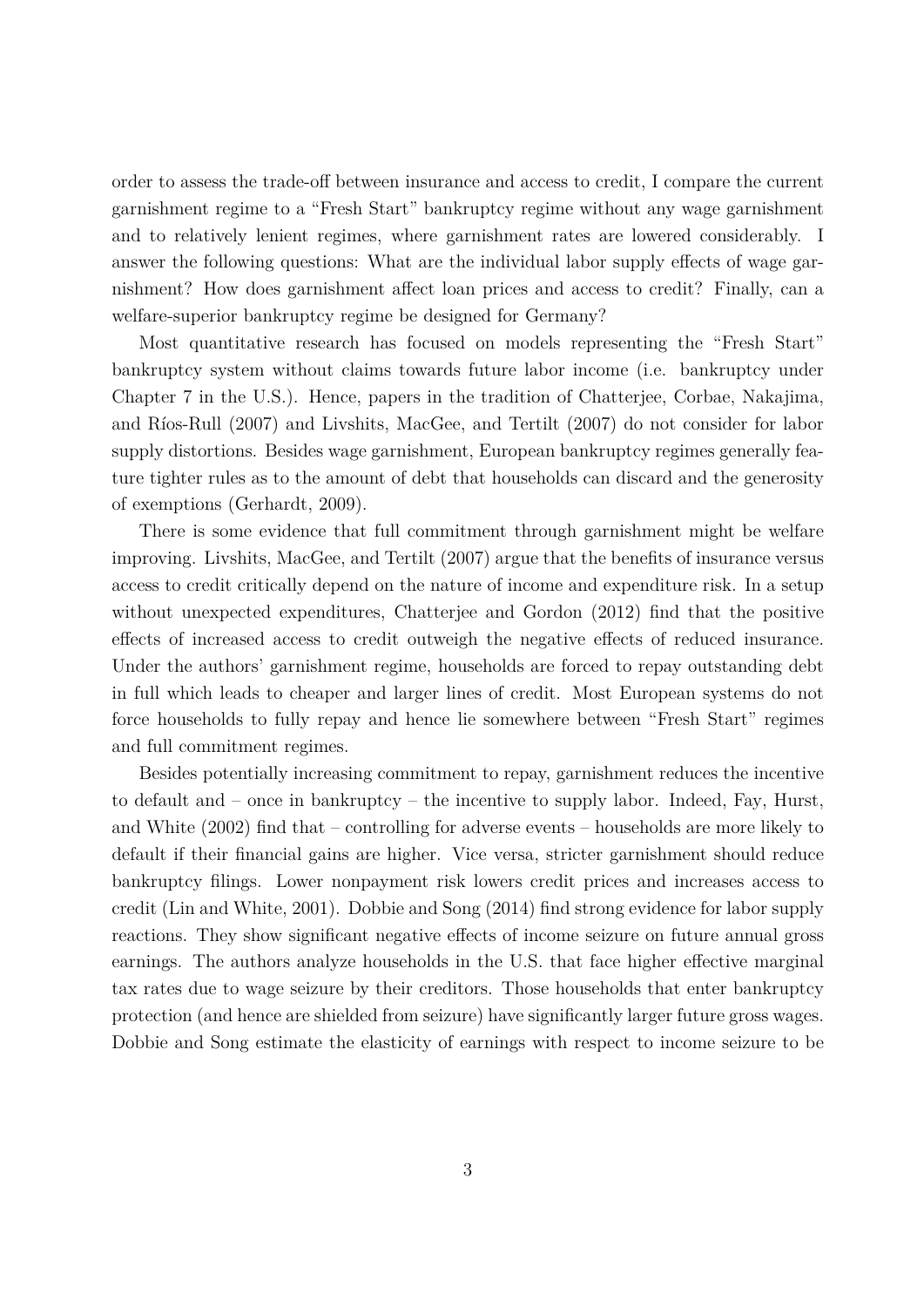0.94. Chen [\(2013\)](#page-24-6) also finds negative employment effects of garnishment in a quantitative model with search in the labor market.<sup>[5](#page-0-0)</sup>

Evaluating the current German garnishment regime's properties with respect to insurance and access to credit remains a quantitative question. I find that abolishing garnishment significantly reduces adverse labor supply effects for high wage individuals. Their disposable income in bankruptcy consequently increases by nearly 2*/*3. No garnishment comes at the expense of lower access to credit for low and high wage households since credit prices increase more strongly for large loans. Hence, the amount of credit in the economy decreases and households save more. This makes default less likely and reduces bankruptcy rates by between 46% and 56%.

To analyze the mechanisms at work and examine welfare effects, I set up a structural model of bankruptcy with wage garnishment and endogenous labor supply. The remainder of the paper is structured as follows: Section [2](#page-3-0) presents the model framework. The calibration used to solve the model is discussed in section [3.](#page-8-0) Section [4](#page-14-0) discusses the main features of the benchmark economy. The effects of relaxing the current garnishment regime are explored in section [5.](#page-17-0) Section [6](#page-23-0) concludes.

### <span id="page-3-0"></span>**2 Model**

I set up a limited commitment model with equilibrium bankruptcy. The model abstracts from secured lending (e.g. mortgages or car loans) and focuses on unsecured credit such as credit card debt or overdraft loans. The economy is populated by a continuum of heterogeneous households in an overlapping generations framework. Each agent faces idiosyncratic risk in labor productivity and expenditure shocks. Households can work, consume, save (or borrow) and file for bankruptcy. Financial intermediaries operate competitively and offer loans dependent on household characteristics and loan size.

Wages and the risk-free interest rate are set exogenously. Since unsecured borrowing and lending only make up for a small fraction of capital in the economy this arguably is not a strong assumption. Effects of shifts in borrowing and lending behavior on the marginal product of labor or the aggregate capital stock are negligible. Indeed, when running their policy experiment, Chatterjee, Corbae, Nakajima, and Ríos-Rull [\(2007\)](#page-24-1) conclude that general equilibrium effects do not create noticeable dynamics.

<sup>5</sup>Li and Sarte [\(2006\)](#page-25-3) model garnishment under U.S. Chapter 13 as an income tax and find negative labor supply effects. Debt relief or risk dependent loan prices are not considered.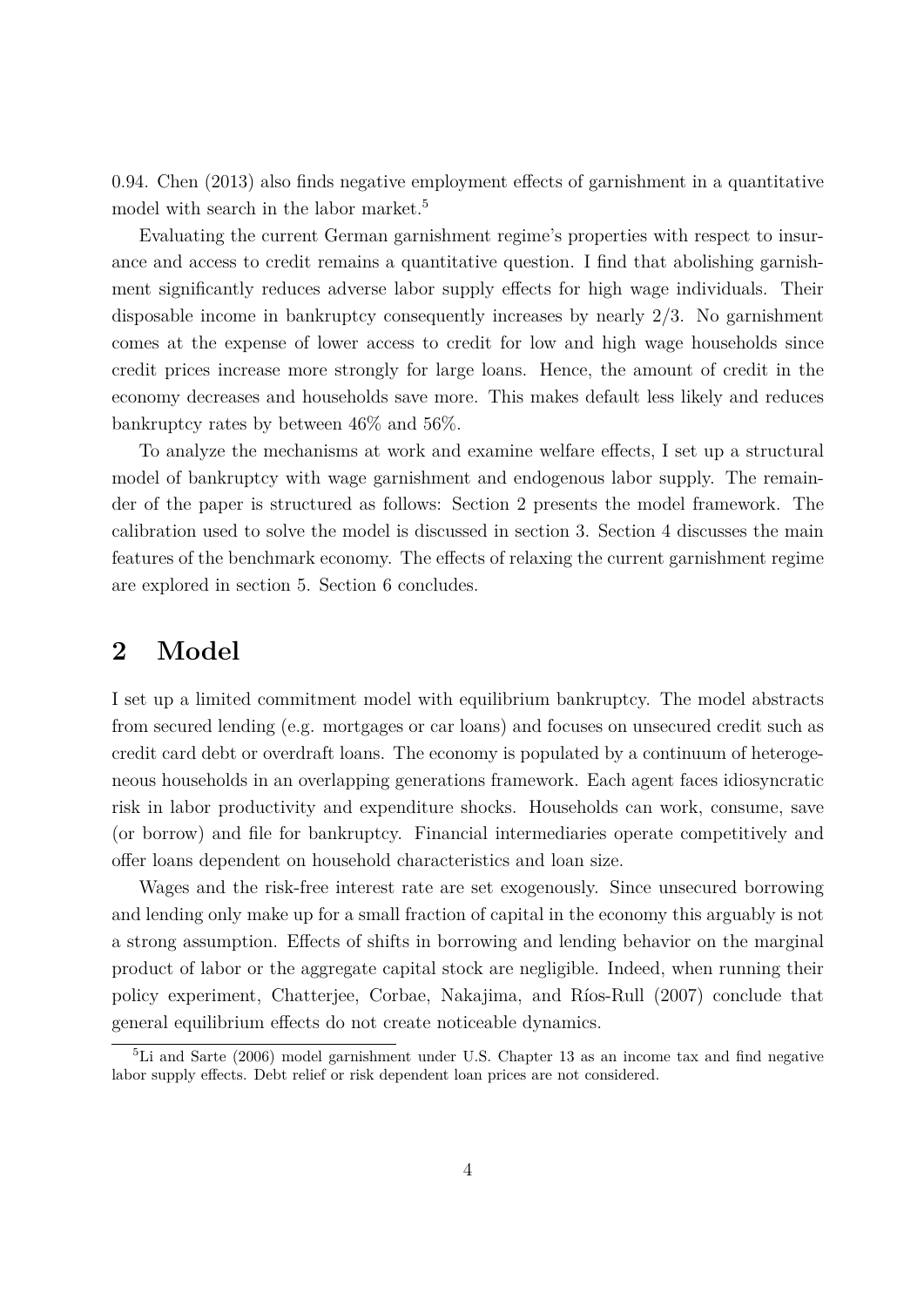#### **2.1 Bankruptcy Regime**

According to the German bankruptcy code, households that file for bankruptcy do not have to repay their outstanding debt directly. Rather, for  $T = 6$  years, a part  $g(y)$  of labor income *y* is garnished to repay debtors. The remaining debt is rolled over to the next period at the interest rate  $\bar{r}$ . Upon exiting the period of good conduct after  $\bar{T}$  periods, any outstanding debt is forgiven and households start the next period with zero net assets.[6](#page-0-0) During the period of good conduct, households are not allowed to take extra credit but might repay early. More precisely, households are legally bound to save at least  $q(y)$  during garnishment but might choose to save even more to reach zero net assets before the period of good conduct ends and thereby exit bankruptcy earlier.

#### **2.2 Households**

Households derive utility from consumption *c* and disutility from hours worked *h*. Their lifetime utility is the expected discounted sum of one-period CRRA utility functions. For a household of type *i* and age  $j = 1$  it can be written as

$$
U\left(\{c_j^i, h_j^i\}_{j=1}^J\right) = \mathbb{E}\sum_{j=1}^J \beta^{j-1} u(c_j^i, h_j^i) = \mathbb{E}\sum_{j=1}^J \beta^{j-1} \left(\frac{(c_j^i)^{1-\sigma}}{1-\sigma} - \psi \frac{(h_j^i)^{1+\phi}}{1+\phi}\right), \quad \psi > 0 \quad (1)
$$

In each period, solvent households (i.e. those not in bankruptcy)

- 1. observe their idiosyncratic labor productivity *p*, expenditure shock *κ* and assets *a*
- 2. optimally choose whether to default  $(d(a', s') = 0)$  or not  $(d(a', s') = 1)$  and
- 3. choose consumption, savings (i.e. next period's asset holdings) and labor supply optimally.

The solvent households' state is thus fully represented by  $(a, s)$ , with  $s = \{j, p, \kappa\}$ . Households enter the model at age 21 ( $j = 1$ ) and die with certainty at the age of 80  $(j = J = 60).$ 

For solvent households, the recursive formulation of the lifetime maximization problem given state  $(a, s)$  and conditional on not declaring bankruptcy  $(d = 0)$  is  $V^S(a, s, 0)$  and reads

 $6$ Since only net asset are modeled, I abstract from seizing positive assets upon filing for bankruptcy to partially repay outstanding debt.

<sup>&</sup>lt;sup>7</sup>Note that due to the OLG structure, age  $j$  enters the state space.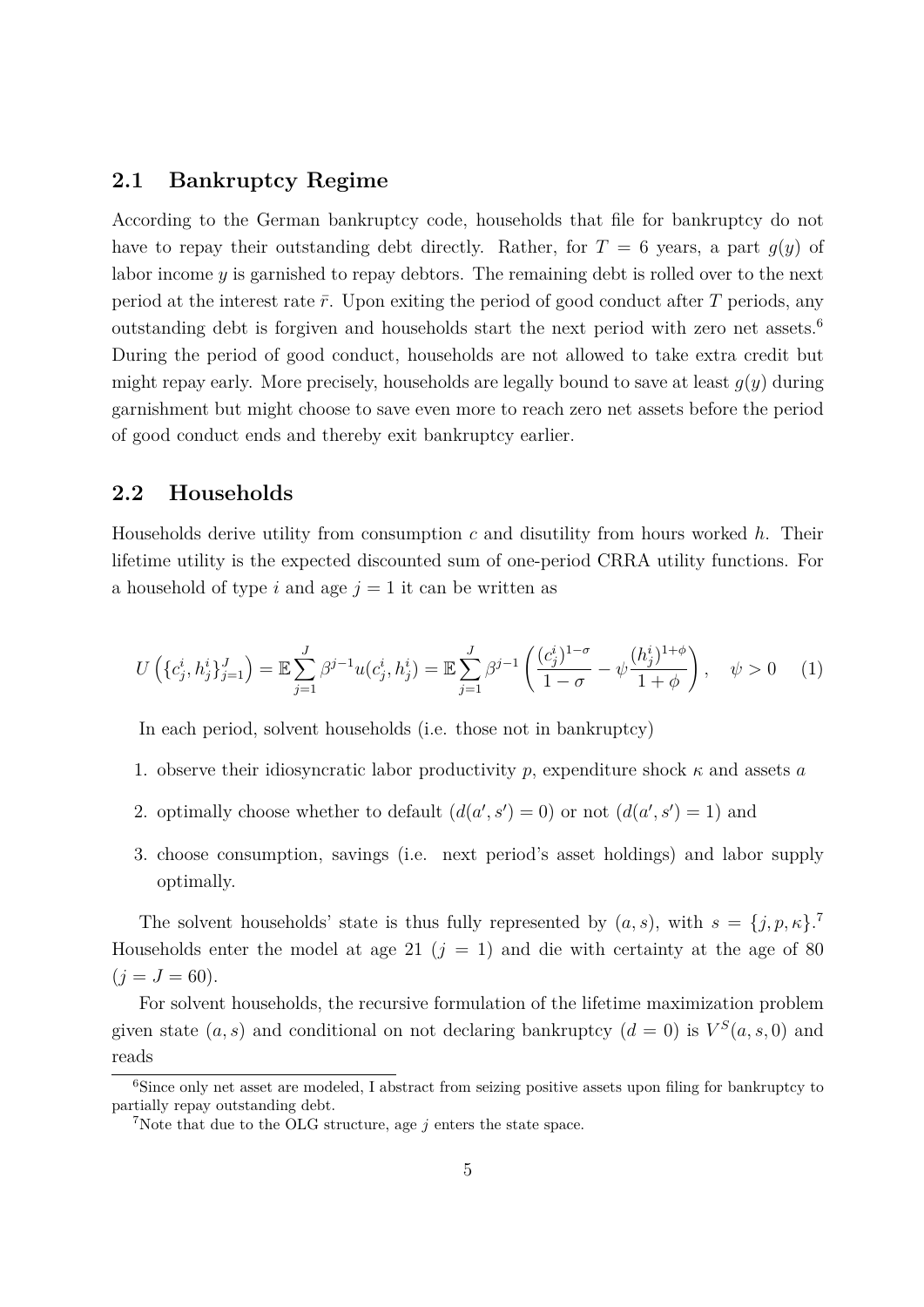$$
V^{S}(a, s, 0) = \max_{c, h, a'} [u(c, h) + \beta \mathbb{E} \max \{ V^{S}(a', s', 0), V^{D}(a', s', 1) \}]
$$
  
s.t.  $c + q(a', s)a' = y + a - \kappa$   
 $h \in (0, 1), c > 0$  (2)

<span id="page-5-0"></span>The budget constraint in solvency simply states that expenditures cannot exceed labor income (*y*) plus initial wealth (*a*) minus the expenditure shock ( $\kappa$ ).  $q(\cdot)$  denotes the bond price households are offered for saving/borrowing. It will be discussed in detail in section [2.3.](#page-6-0)

Gross labor income comprises the wage rate *w* and the household's labor supply *h*. The household is subject to a progressive tax. I apply the labor income tax function proposed by Benabou [\(2002\)](#page-24-7) such that net labor income reads

$$
y = \lambda_0 \left( wh \right)^{1 - \lambda_1} \tag{3}
$$

The wage rate *w* is comprised by  $w = p \cdot x(j)$ , where labor productivity *p* is multiplied by an age dependent experience premium  $x(j)$ . The productivity component p of (log) wages represents the idiosyncratic wage risk a household faces. It consists of a persistent AR(1) process  $z_{i,t}$  and transitory white noise  $\varepsilon_{i,t}$ . For household *i* at time *t* it reads:

$$
\log (p_{i,t}) = z_{i,t} + \varepsilon_{i,t}
$$
  
\n
$$
z_{i,t} = \varrho z_{i,t-1} + \eta_{i,t}
$$
\n(4)

<span id="page-5-1"></span>where  $\rho \in [0, 1], \varepsilon \sim \mathbb{N}(0, \sigma_{\varepsilon}^2)$  and  $\eta \sim \mathbb{N}(0, \sigma_{\eta}^2)$ .

Upon default, households enter the phase of good conduct and labor income is subject to garnishment for *T* periods. Upon deciding to file for bankruptcy  $(d = 1), t = \{1, 2, ..., T\}$ keeps track of the household's time in bankruptcy.

The recursive formulation in default reads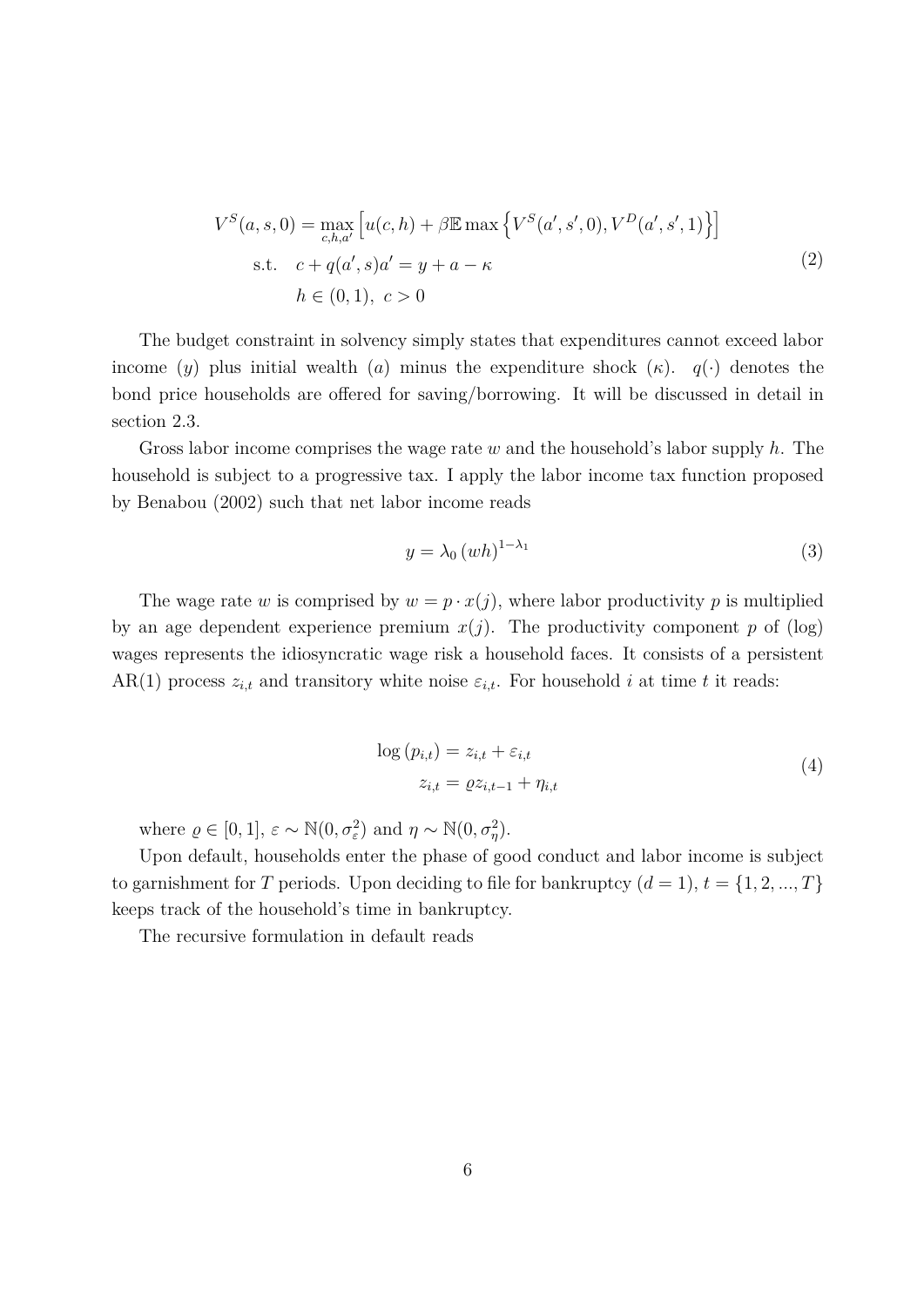$$
V^{D}(a, s, t) = \max_{c, h, a'} [u(c, h) - d\zeta + \beta \mathbb{E} (V^{D}(a', s', t'))]
$$
  
s.t.  $c = [1 - g(y)]y - g^{*}$   
 $(1 + \bar{r})^{-1} a' = a + g(y)y + g^{*}$   
 $g^{*} \ge 0$   
 $t' = t + 1$  (5)

<span id="page-6-1"></span>When defaulting, agents incur a utility cost of  $\zeta$ . Once in bankruptcy, households are not free to borrow but have to comply with wage garnishment. Hence, consumption can only be as large as labor income less the part that is seized. Additional repayment (i.e.  $g^* > 0$ ) further reduces consumption. The total repayment  $g(y) + g^*$  is used to pay down debt. The remainder is rolled over at rate  $\bar{r}^8$  $\bar{r}^8$ .

Allowing the aforementioned two ways of exiting bankruptcy, all outstanding debt is forgiven upon completion of the period of good conduct

$$
V^D(a,s,T+1) \equiv V^S(0,s,0)
$$

or early exit is allowed if all outstanding debt is repaid in full. Hence

$$
V^D(a,s,t) \equiv V^S(a,s,0) \quad if \quad a \ge 0
$$

With value functions from Equations [2](#page-5-0) and [5](#page-6-1) at hand the value function for solvent households in the beginning of each period - after observing the household state (*a, s*) but before deciding whether to default or not - can be expressed as

$$
V(a,s) = \max_{d(a,s) \in \{0,1\}} (1 - d(a,s)) \ V^S(a,s,0) + d(a,s) \ V^D(a,s,1)
$$
 (6)

For households in their t-th year of default, the value function is given in equation [5.](#page-6-1)

### <span id="page-6-0"></span>**2.3 Financial intermediaries**

Banks operate in a perfectly competitive market with free entry. Each bank can refinance or invest at the exogenous risk-free rate *r* outside the model economy. Upon emitting loans,

<sup>8</sup>Note that it is assumed that households are protected from expenditure shocks during bankruptcy. Since these are very rare and bankruptcy rates are around 0*.*25% per year, this assumption has no measurable implications.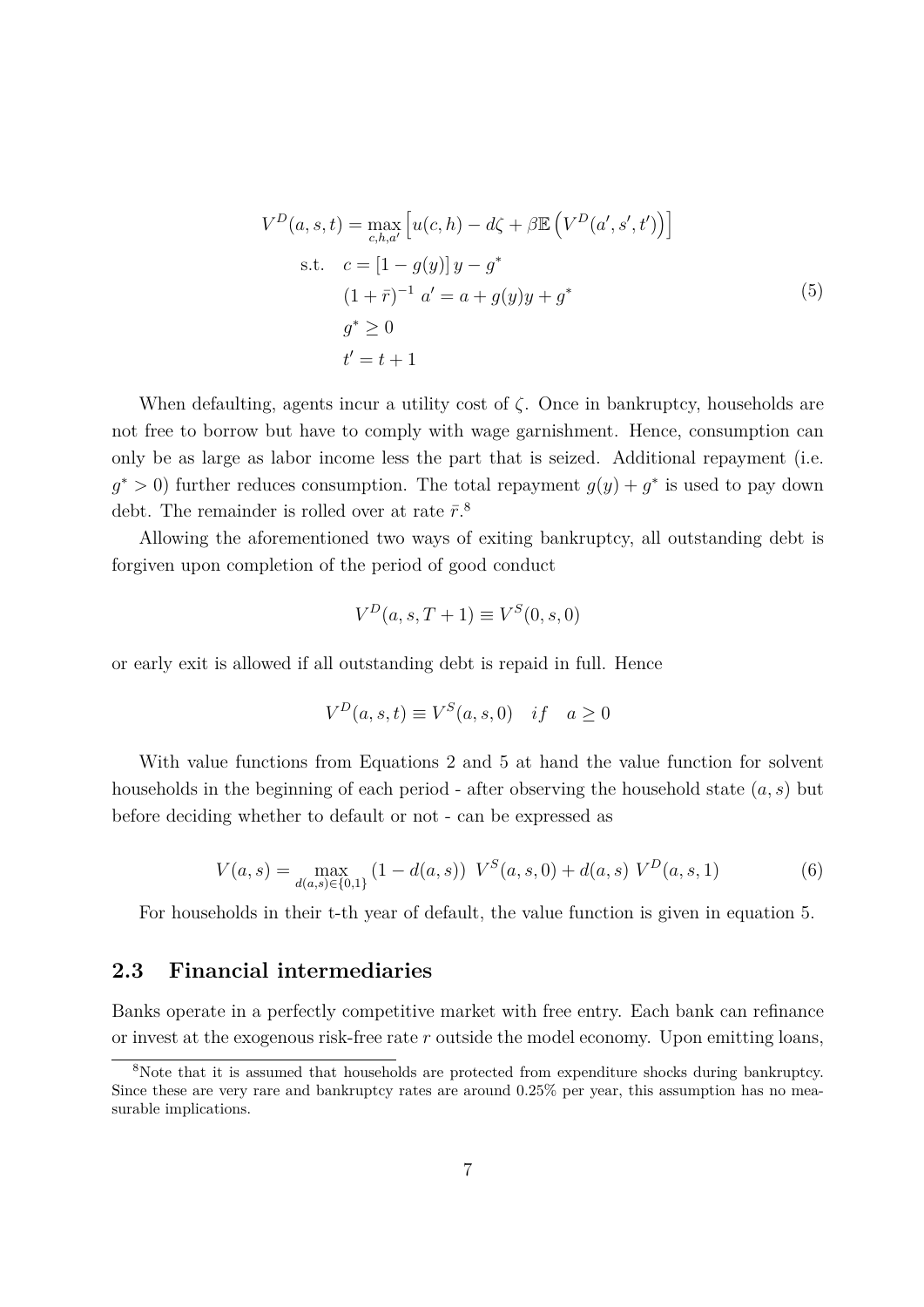banks face proportional transaction costs of  $\gamma$ . At each point in time, a schedule of oneperiod contracts is offered. Each contract is defined as quantity-price bundle  $(a', q(a', s))$ . Since current household states are observed by the financial intermediary, prices vary not only by loan size but also by household type.

Due to perfect competition, expected profits of offering any loan contract are zero, given any type of household. This condition is used to pin down the loan price as a function of loan size and household type. The expectations of next period's repayment rate  $\tilde{\rho}$  are a function of the size of the loan *a'* and next period's state of the household *s'*, given state *s* today. It is denoted by  $\mathbb{E}[\tilde{\rho}(a', s') | s]$ . Accordingly, the expectations of profits  $\pi(a', q(\cdot))$ can be written as

<span id="page-7-0"></span>
$$
\mathbb{E}\left[\pi\left(a',q(a',s)\right) \mid s\right] = q(a',s)a' - (1+r+\gamma \cdot \mathbf{I}_{a'<0})^{-1}\mathbb{E}\left[\tilde{\rho}\left(a',s'\right) \mid s\right]a' = 0 \qquad \forall s,\forall a'\ (7)
$$

Expected profits are (expected) revenue minus (expected) cost. In case of offering a savings contract  $(a' \geq 0)$ , revenues are defined by the fist term:  $q(\cdot)a'$ . Costs are derived from the second term and amount to  $a'/(1+r)$ . Here, the indicator function is equal to zero and  $\mathbb{E}[\tilde{\rho}(\cdot) | s] = 1$  since banks do not face default risk for savings contracts. Savings are therefore secure and paid the risk-free interest rate. Hence,  $q(a', s) = (1 + r)^{-1}$  if  $a' \geq 0$ .

If banks provide loans, repayment might be lower:  $\mathbb{E}[\tilde{\rho}(a', s') | s] \in [0, 1]$ . Hence, revenues are uncertain and read  $-$  ( $\mathbb{E}[\tilde{\rho}(a', s') | s] a'$ )  $/(1 + r + \gamma)$ . Costs of offering a loan contract  $(a', q(a', s))$  are simply the face value  $-q(a', s)a'$ .

Denote the risk-free loan price where loans are fully repaid (i.e.  $\mathbb{E}[\tilde{\rho}(\cdot) | s] = 1$ ) as  $\bar{q} = (1 + r + \gamma)^{-1}$ . Solving Equation [7](#page-7-0) for  $q(\cdot)$ , one can then write

<span id="page-7-1"></span>
$$
q(a', s) = \bar{q} \cdot \mathbb{E} \left[ \tilde{\rho} \left( a', s' \right) \mid s \right]
$$
  
\n
$$
= \bar{q} \cdot \mathbb{E} \left[ \tilde{\rho} \left( a', s' \right) \left( 1 - d \left( a', s' \right) \right) \mid s \right] + \bar{q} \cdot \mathbb{E} \left[ \tilde{\rho} \left( a', s' \right) d \left( a', s' \right) \mid s \right]
$$
  
\n
$$
= \bar{q} \left( 1 - \mathbb{E} \left[ d \left( a', s' \right) \mid s \right] \right) + \bar{q} \cdot \mathbb{E} \left[ \tilde{\rho} \left( a', s' \right) d \left( a', s' \right) \mid s \right] \qquad \forall s, \forall a' < 0
$$
\n(8)

where the last step in Equation [8](#page-7-1) uses the fact that repayment is full given no default occurs:

$$
\mathbb{E}\left[\tilde{\rho}\left(a',s'\right)\left(1-d\left(a',s'\right)\right)|\,s\right] = \begin{cases} 1, & \text{if } d(\cdot) = 0. \\ 0, & \text{if } d(\cdot) = 1. \end{cases} \tag{9}
$$

Finally, denoting the fraction that is repaid conditional on defaulting  $\rho(a', s') =$  $\tilde{\rho}$  (*a'*, *s'*) *d* (*a'*, *s'*) the full price schedule can be written as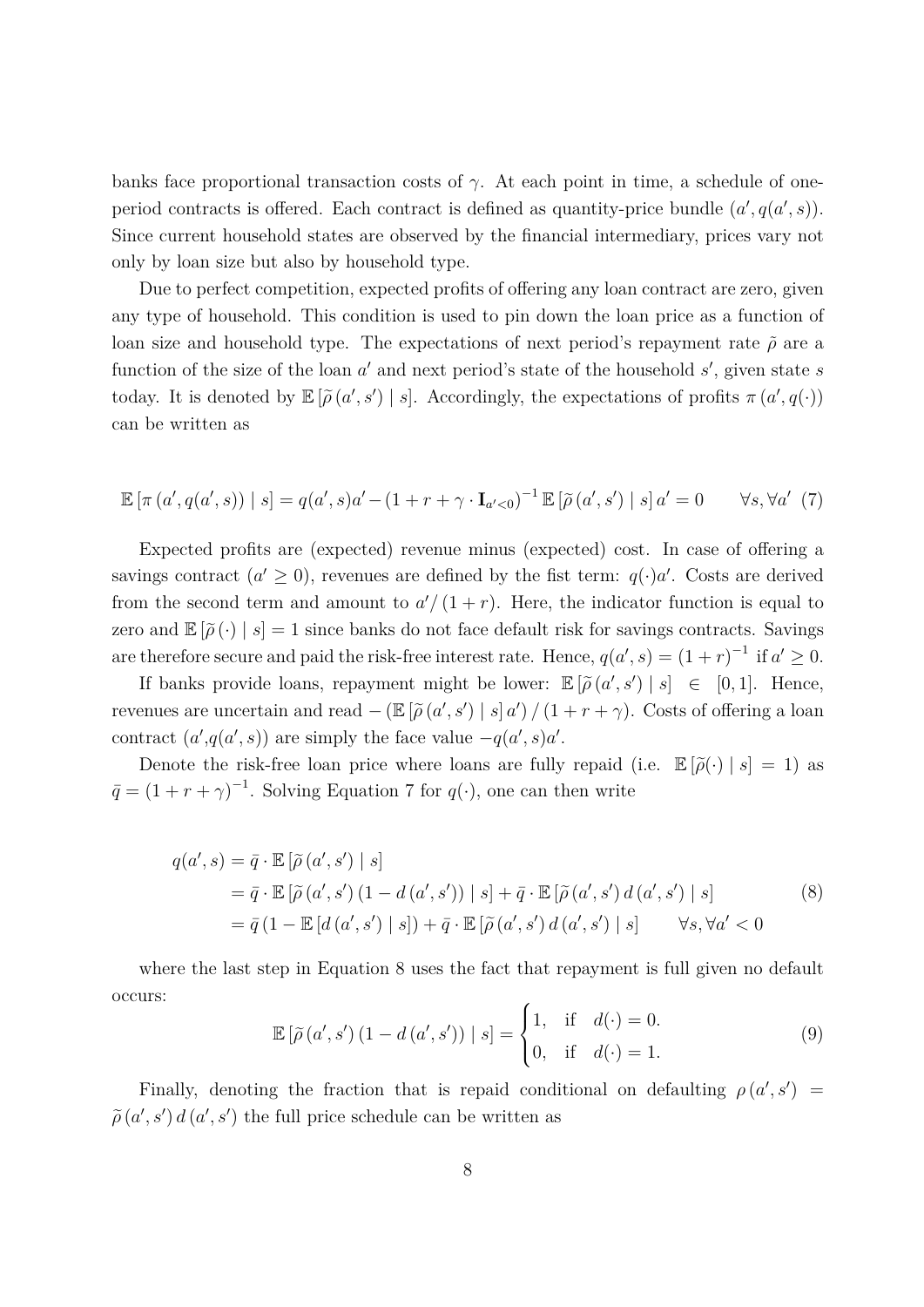$$
q(a', s) = \begin{cases} (1+r)^{-1}, & \text{if } a' \ge 0. \\ \bar{q} (1 - \mathbb{E}[d(a', s') | s]) + \bar{q} \cdot \mathbb{E}[\rho(a', s') | s], & \text{if } a' < 0. \end{cases}
$$
(10)

The fraction of recovered loans is the discounted sum of garnished incomes (and voluntary repayment  $g^*$ ), normalized by the original loan size, here denoted by  $a'_0$ .<sup>[9](#page-0-0)</sup>

$$
E\left[\rho(a'_0, s_0) \mid s_0\right] = \frac{\sum_{i=1}^{\widetilde{T}} E\left[g(y_i)y_i + g_i^* \mid s_0\right] \cdot \bar{q}^i}{|a'_0|}
$$
\nwith  $\tilde{T} = \min\{T, J - j_0\}$  (11)

Garnishment ends after  $\tilde{T}$  periods if either garnishment has been completed after  $T$ periods or if the household dies before.

#### **2.4 Equilibrium**

Given a bankruptcy code, a risk-free rate  $r$  and a wage process  $w \cdot x(j)$ , a financial market equilibrium is the set of value functions  $V^S$  and  $V^D$ , policy functions  $c(\cdot)$ ,  $a'(\cdot)$ ,  $d(\cdot)$ ,  $h(\cdot)$ , a set of default probabilities  $\mathbb{E}[d(\cdot) | s]$  and expected repayment rates  $\mathbb{E}[\rho(\cdot) | s]$  and an asset pricing function  $q(\cdot)$  such that:

- 1. Households maximize *V*,  $V^S$  and  $V^D$ , where  $c(a, s)$ ,  $a'(a, s)$ ,  $d(a, s)$ ,  $h(a, s)$  are the resulting optimal policy functions.
- 2. The bond price  $q(a', s)$  is determined in a competitive market with free entry, taking as given the expected default and repayment rates  $\mathbb{E}\left[d\left(a',s'\right) \mid s\right]$  and  $\mathbb{E}\left[\rho\left(a',s'\right) \mid s\right]$ .
- 3. The measure of households over states (*a, s, t*) is constant.

## <span id="page-8-0"></span>**3 Calibration**

In order to provide a useful framework for policy evaluation, the model is set up to reproduce important facts on income, debt and bankruptcy filings. Table [1](#page-11-0) lists the parameters used to solve the model. Some parameters are directly specified while other are jointly chosen to match important data moments.

<sup>&</sup>lt;sup>9</sup>In a slight abuse of notation, I introduce time indices into recursive formulation.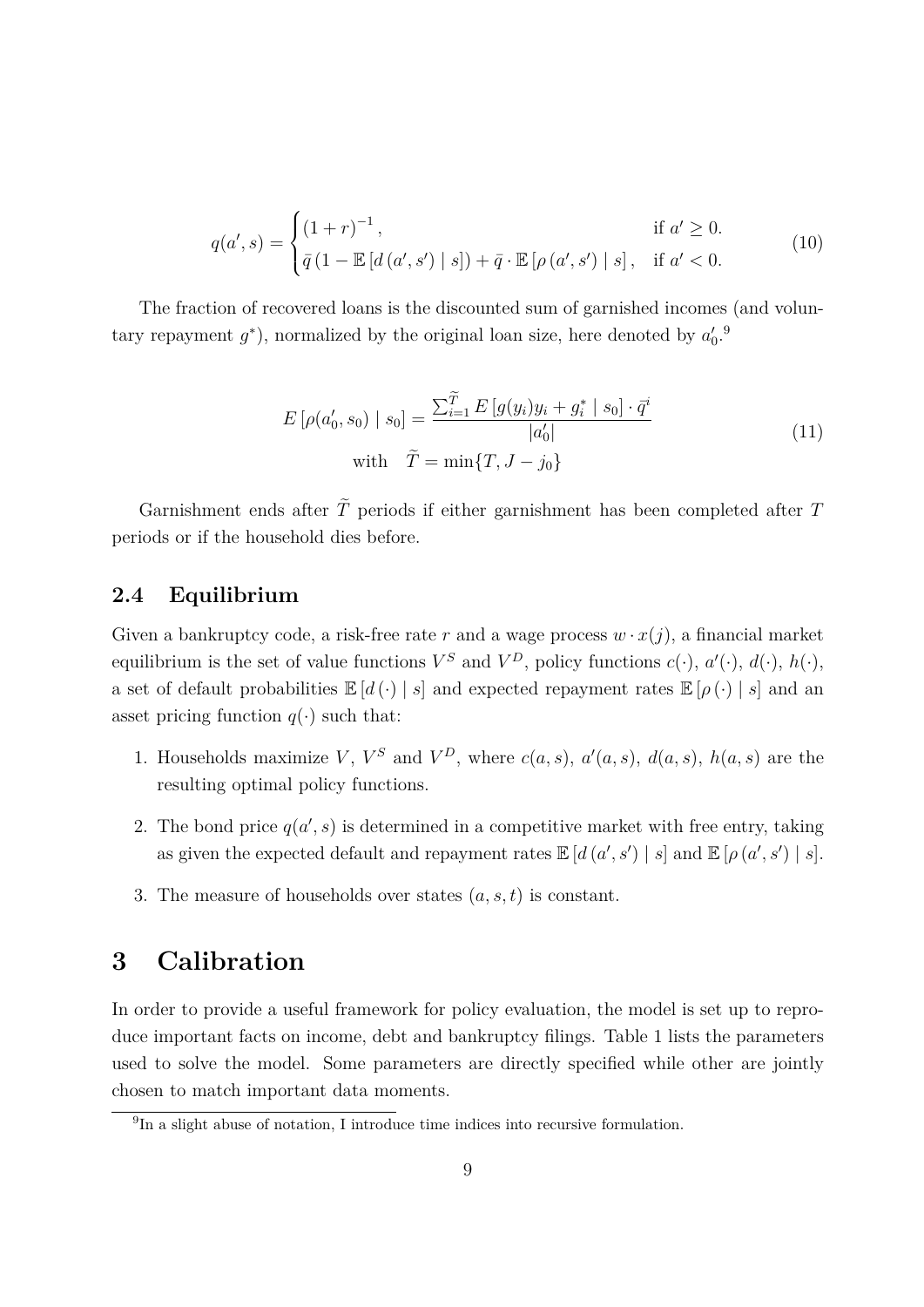<span id="page-9-0"></span>

Figure 1: Net labor income and net labor income under garnishment Benchmark: German insolvency law ("Pfändungsgrenzenbekanntmachung 2013") Policy experiments according to section [5.](#page-17-0)

#### **3.1 Direct specification**

**Preferences** The period utility function is assumed to be additively separable in consumption and hours worked. Discounting and the CRRA parameter of consumption are set to standard values. To get the coefficient of labor supply, I use the Frisch elasticity of labor supply estimated in Hall [\(2009\)](#page-24-8). One can argue that this is a conservative estimate, since Hall accounts for the external margin which I abstract from.<sup>[10](#page-0-0)</sup>

**Income process** The idiosyncratic productivity component *p* of household (log) wages corresponds to the residual of regressing wages on observables such as age and education. For most purposes, it is assumed to follow a combination of a persistent  $AR(1)$  process  $z_{i,t}$ and transitory white noise  $\varepsilon_{i,t}$ , as described in equation [4.](#page-5-1) Using GSOEP data (German Socioeconomic Panel), Bayer and Juessen [\(2012\)](#page-24-9) estimate the  $AR(1)$  coefficient ( $\varrho$ ) and the standard deviations of  $\varepsilon$  and  $\eta$  for the period 1984-2006. I report the results in Table [1.](#page-11-0)

Both components of the idiosyncratic wage process are discretized. The persistent component *zi,t* is approximated by a five state Markov chain using the Rouwenhorst method

<sup>&</sup>lt;sup>10</sup>Households can decide whether to participate in the market or not. The Frisch elasticity of labor supply is then calculated conditional on participating and argued to capture labor supply responses to shifts in the wage rate.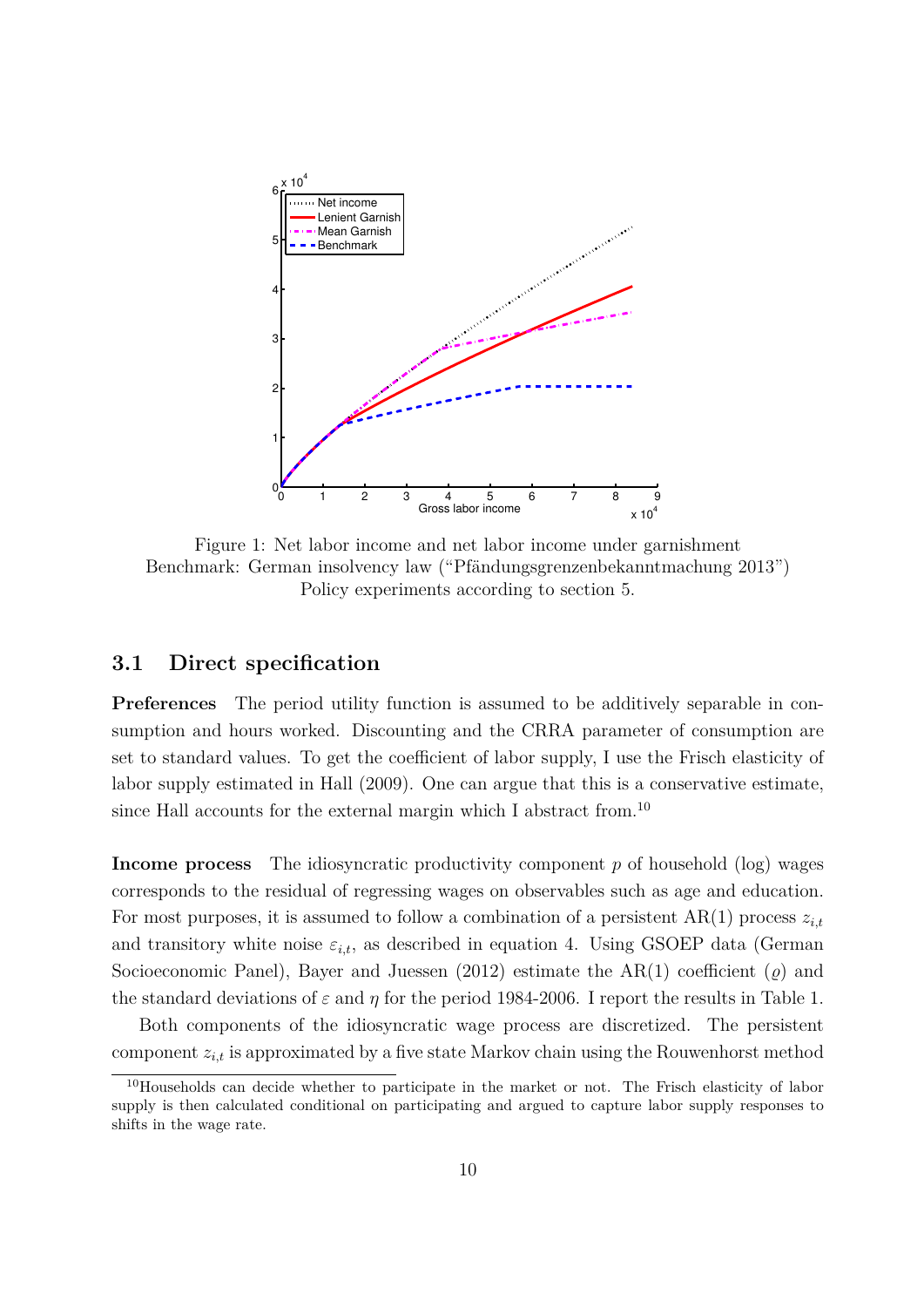for highly correlated processes described in Kopecky and Suen [\(2010\)](#page-24-10). The white noise term  $\varepsilon_{i,t}$  is discretized to take three possible values.

I estimate the age-dependent experience component  $x(j)$  from data on monthly gross wages in Germany by age in the years  $2006$  and  $2010$ .<sup>[11](#page-0-0)</sup> The data bins are interpolated to yield yearly values using cubic splines. The mean  $1/J \sum_{j \in \{1, \ldots J\}} x(j) = 1$  is normalized to one. The experience profile is plotted in figure [A.11.](#page-25-4)

**Expenditure shocks** In the current version of the model, I use estimates by Livshits, MacGee, and Tertilt [\(2007,](#page-25-2) Table 1) as a proxy. The authors calculate a discrete iid expenditure shock that takes two values besides zero. It captures marital disruptions as well as health shocks. These correspond to the main reasons for filing for bankruptcy. In Germany, unemployment accounts for 24 % of filings. Additionally, divorce and illness account for 14 % and 13 %, respectively.<sup>[12](#page-0-0)</sup> Let  $P(\kappa)$  denote the realization probabilities.

**Wage garnishment** Upon default, agents enter the period of good conduct for  $T = 6$ years. During this period, a household faces wage garnishment of  $\tau = 70\%$  for all labor income in excess of  $y = 12,600$  EUR. Above  $\overline{y} = 38,448$  EUR, all additional income is garnished. Figure [1](#page-9-0) depicts net labor income and net labor income after garnishment as a function of gross labor income.<sup>[13](#page-0-0)</sup>

**Financial intermediaries** Banks are assumed to have access to outside financing at the risk-free interest rate. The risk-free interest rate is set to the yields of German government bonds around the 2011 value of 2%. The interest rate to roll over debt of bankruptcy is externally set to  $10\%$ . It does not have large quantitative effects and could in future versions be used to represent monetary cost arising during bankruptcy.

<sup>11</sup>Source: German Federal Statistical Office: Verdienststrukturerhebung 2006 and 2010.

<sup>12</sup>[https://www.destatis.de/EN/FactsFigures/SocietyState/IncomeConsumptionLivingCondition](https://www.destatis.de/EN/FactsFigures/SocietyState/IncomeConsumptionLivingConditions/AssetsDebts/Tables/Overindebtedness.html)s/ [AssetsDebts/Tables/Overindebtedness.html](https://www.destatis.de/EN/FactsFigures/SocietyState/IncomeConsumptionLivingConditions/AssetsDebts/Tables/Overindebtedness.html)

<sup>&</sup>lt;sup>13</sup>The policy experiments "Mean Garnish" and "Lenient Garnish" will be discussed in section [5.](#page-17-0)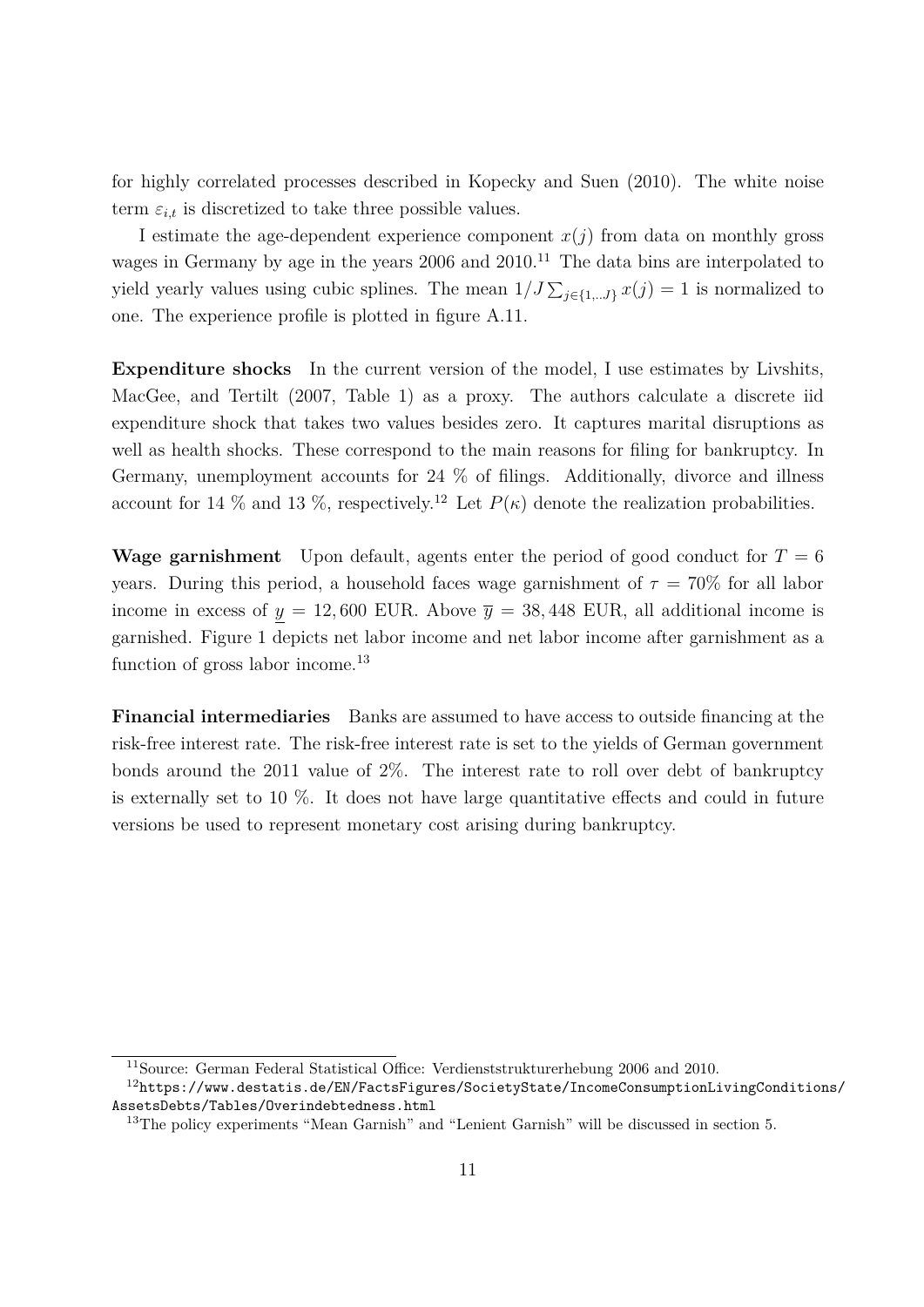Table 1: Calibration

<span id="page-11-0"></span>

| Externally determined parameters            |            |            | Var                      | Value           | <b>Source</b>                     |
|---------------------------------------------|------------|------------|--------------------------|-----------------|-----------------------------------|
| Discount factor                             |            |            | $\beta$                  | 0.97            | literature standard               |
| Coefficient of risk aversion consumption    |            |            | $\sigma$                 |                 | literature standard               |
| Frisch elasticity of labor supply           |            |            | $\phi$                   | $0.7^{-1}$      | Hall, 2009                        |
| Autocorrelation, persistent process         |            |            | $\varrho$                | 0.9347          | Bayer et al., 2012                |
| Std. deviation of shock, persistent process |            |            | $\sigma_{\eta}$          | 0.1809          | Bayer et al., 2012                |
| Std. deviation of shock, transitory process |            |            | $\sigma_{\varepsilon}$   | 0.2142          | Bayer et al., 2012                |
| Expenditure shocks ( $\%$ of avg. income)   |            |            | $\kappa$                 | 82.18<br>[26.4] | Livenits et al., 2007             |
| Realization probabilities (in $\%$ )        |            |            | $P(\kappa)$              | [7.104]<br>0.46 | Livshits et al., 2007             |
| Risk free interest rate                     |            |            | $\boldsymbol{r}$         | $2\%$           | ECB - long term bond rate         |
| Roll over rate in bankruptcy                |            |            | $\bar{r}$                | 10%             | tbd                               |
| Level of labor income tax                   |            |            | $\lambda_0$              | 0.77908         | Holter et al., 2014               |
| Progressivity of labor income tax           |            |            | $\lambda_1$              | 0.198354        | Holter et al., 2014               |
| Income exemption p.a.                       |            |            |                          | 12,600EUR       | Bankruptcy law                    |
| Income cap p.a.                             |            |            | $\frac{y}{\overline{y}}$ | 38,448EUR       | Bankruptcy law                    |
| Marginal garnishment rate                   |            |            | $\tau$                   | 70\%            | Bankruptcy law                    |
|                                             |            |            |                          |                 |                                   |
| Jointly targeted moments                    | Target     | Model      | Var                      | Value           | <b>Source</b>                     |
| Average bankruptcy filings per 1,000 HH     | 2.5        | 2.470      |                          | 7.1814          | Statistic of over-indebted HH     |
| Average debt when filing                    | 60,000     | 45,652     | $\gamma$                 | 0.79            | Statistic of over-indebted HH     |
| Average Labor Income                        | 29,800 EUR | 31.500 EUR | $\psi$                   | 0.53            | Statistic on Income & Expenditure |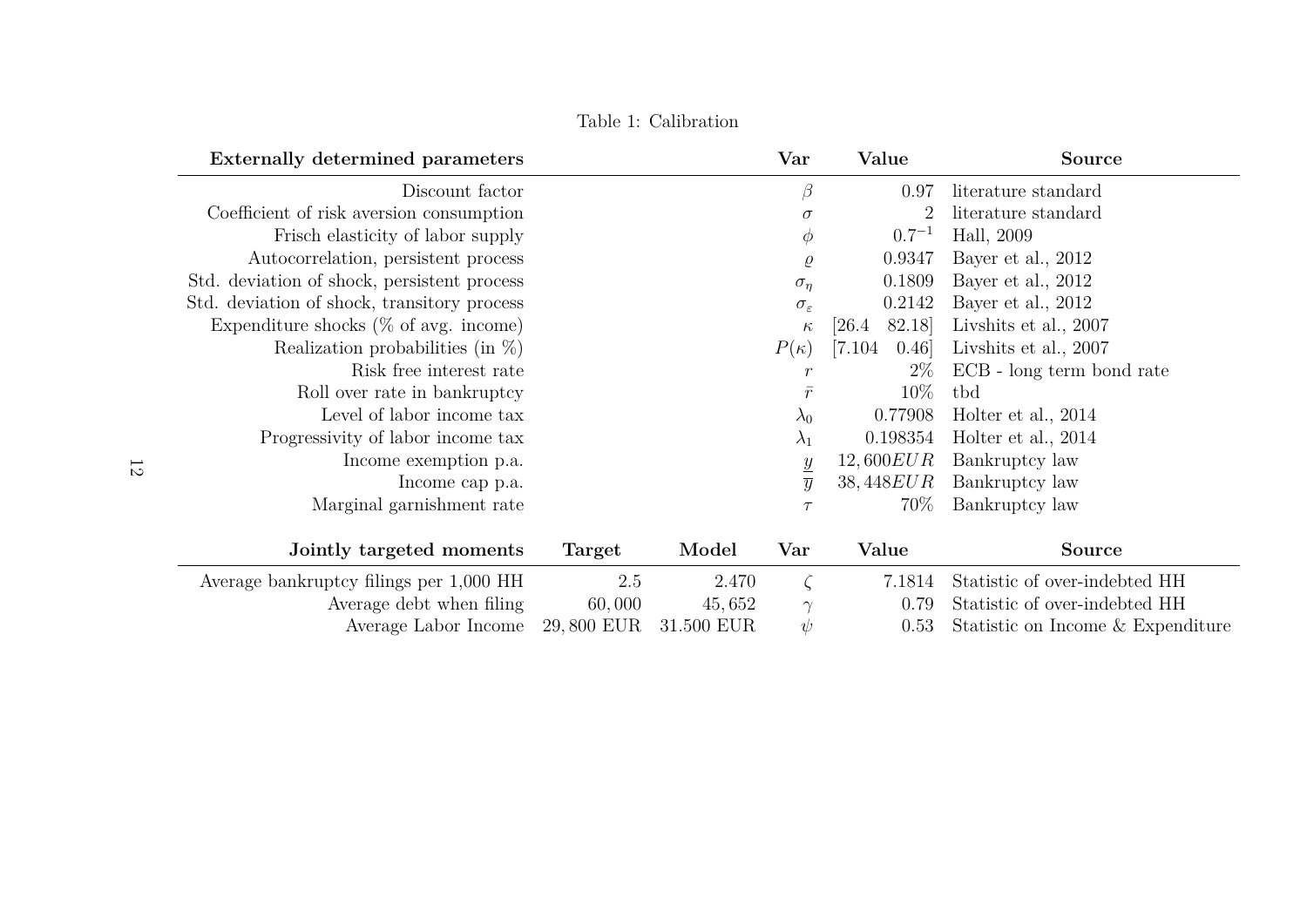<span id="page-12-0"></span>

Figure 2: Annual bankruptcy filings per household, in %. *Source:* German Federal Statistical Office

### **3.2 Matching moments**

The current version of the model is able to match the key statistics of bankruptcy and debt well. Further moments are to be included in later versions. In order to compute aggregate statistics, the model is solved by backward iteration over the life cycle. The model economy is then simulated in a Monte-Carlo fashion with  $N = 100,000$  random life-cycle draws of the wage process and expenditure shocks. The model moments are then aggregated from this sample. In order to match the model to the data, the following objective function is solved

$$
\min_{\theta} \sum_{i} \omega_i \left( M_i(\theta) - D_i \right)^2 \tag{12}
$$

Hence, optimal parameter values  $(\theta)$  are chosen such that the sum of squared differences between the model moments  $M_i(\theta)$  and data targets  $(D_i)$  is minimized. In the current version,  $\theta = \{\zeta, \gamma, \psi\}$  and deviations are weighted equally (i.e.  $\omega_i = 1 \ \forall i$ ).<sup>[14](#page-0-0)</sup>

<sup>&</sup>lt;sup>14</sup>Note that average labor income is normalized to 1. The calibration then targets normalized labor income, the debt-to-income ratio and bankruptcy filings per thousand which are all of the same order of magnitude.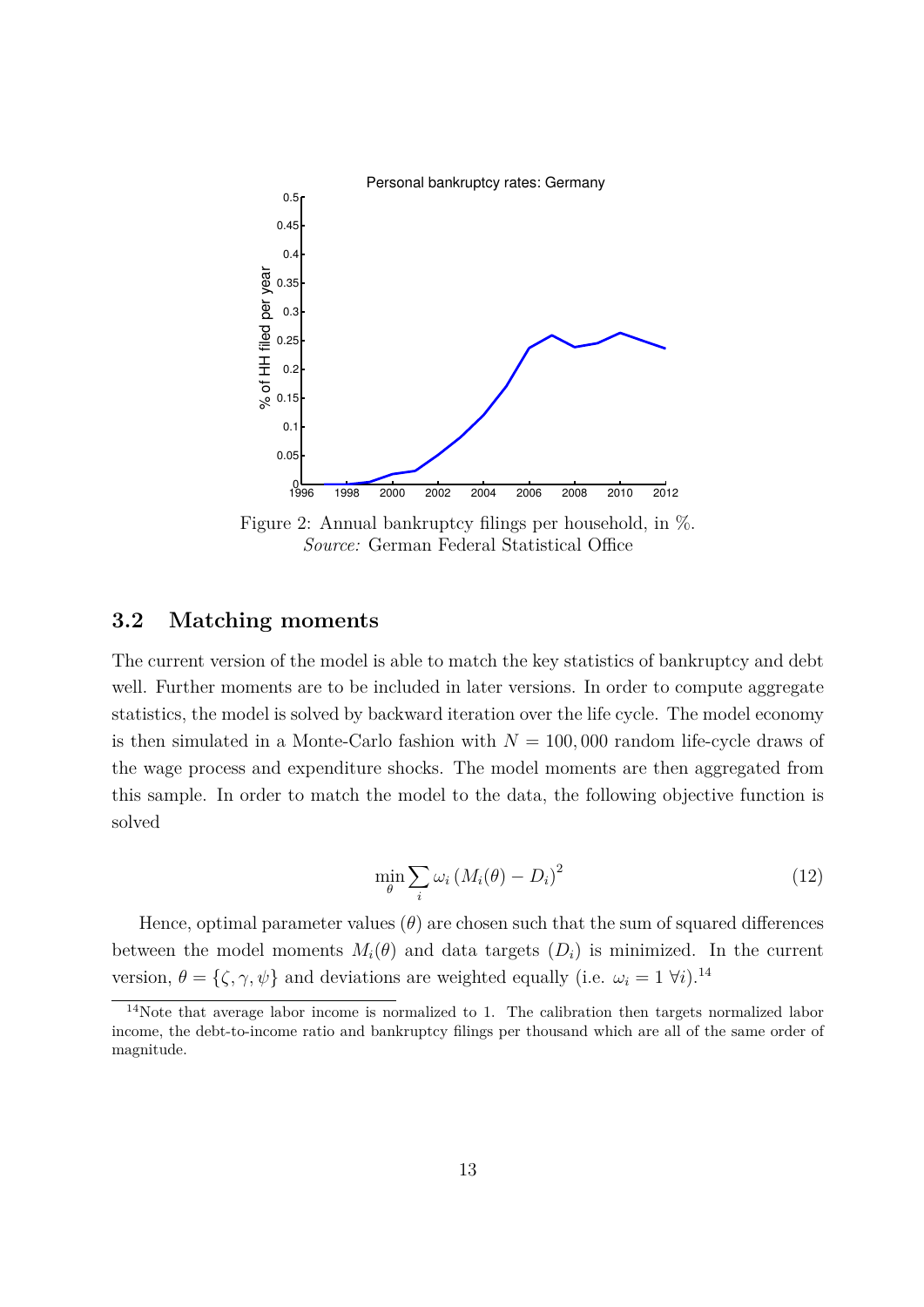<span id="page-13-0"></span>

Figure 3: Distribution of defaulted debt, relative to average annual wage (29,800 EUR) *Source:* German Federal Statistical Office, 2012: Statistik zur Überschuldung privater Personen.

**Bankruptcy statistics** Figure [2](#page-12-0) shows bankruptcy filings per household in Germany. After the introduction of personal bankruptcy legislation, German bankruptcy rates rose quickly and remained stable since. From 2006 to 2012, on average 2*.*5 per thousand German households filed for bankruptcy per year. The model hits this target very closely with a deviation of only −1*.*2%.

**Defaulted debt** The model is not fully able to capture the shape of cross sectional loan sizes when entering bankruptcy. Figure [3](#page-13-0) contrasts the model outcome to the data. Matching the expenditure shock to German data might improve this statistic significantly. In addition to underestimating very small loan sizes, very high amounts of debt (four times average annual income, around 120*,* 000 EUR) are not captured. This is also the reason for the model to produce too low a mean of debt when filing. The model underestimates average debt when declaring bankruptcy by about 25%. Since only unsecured lending is modeled, very high debt holdings are hard to obtain. One might argue, though, that debt from other sources might be reported in the statistic. In practice, it might be hard to identify liabilities from failed businesses or liquidated mortgages that are carried over into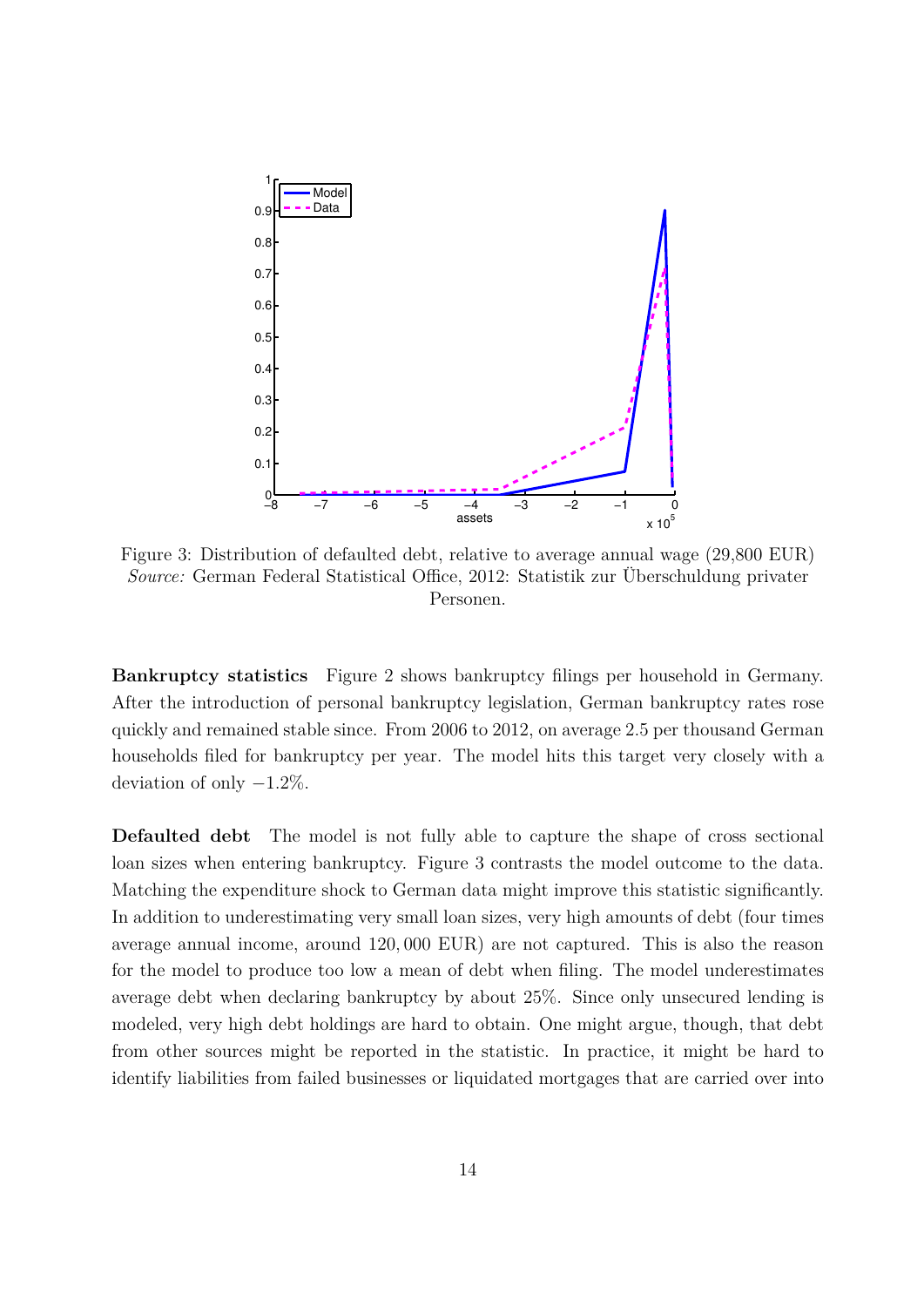<span id="page-14-1"></span>

Figure 4: Marginal tax rates as function of gross income.

private bankruptcy. Hence, the data might overestimate debt from defaulting on unsecured loans.

The current spread between saving and (secure) lending is about  $\gamma = 0.79$  percentage points. That means that households can save for 2% and borrow at 2*.*79% if the loan contract is completely risk free.

**Labor income** In the benchmark case, households earn around 31*,* 500 EUR of gross labor income per year. This overestimates actual labor income by around 6%. It yields a utility weight of  $\psi = 0.53$  in the calibration.

### <span id="page-14-0"></span>**4 Benchmark case**

In the benchmark economy described above, about 2*.*5 per thousand households file for bankruptcy. More than 80% of filers have outstanding loans of around 30*,* 000 EUR (about 1 times average annual labor income) and about 10% have more than 80*,* 000 EUR. The average debt amounts to around 45*,* 000 EUR when declaring bankruptcy.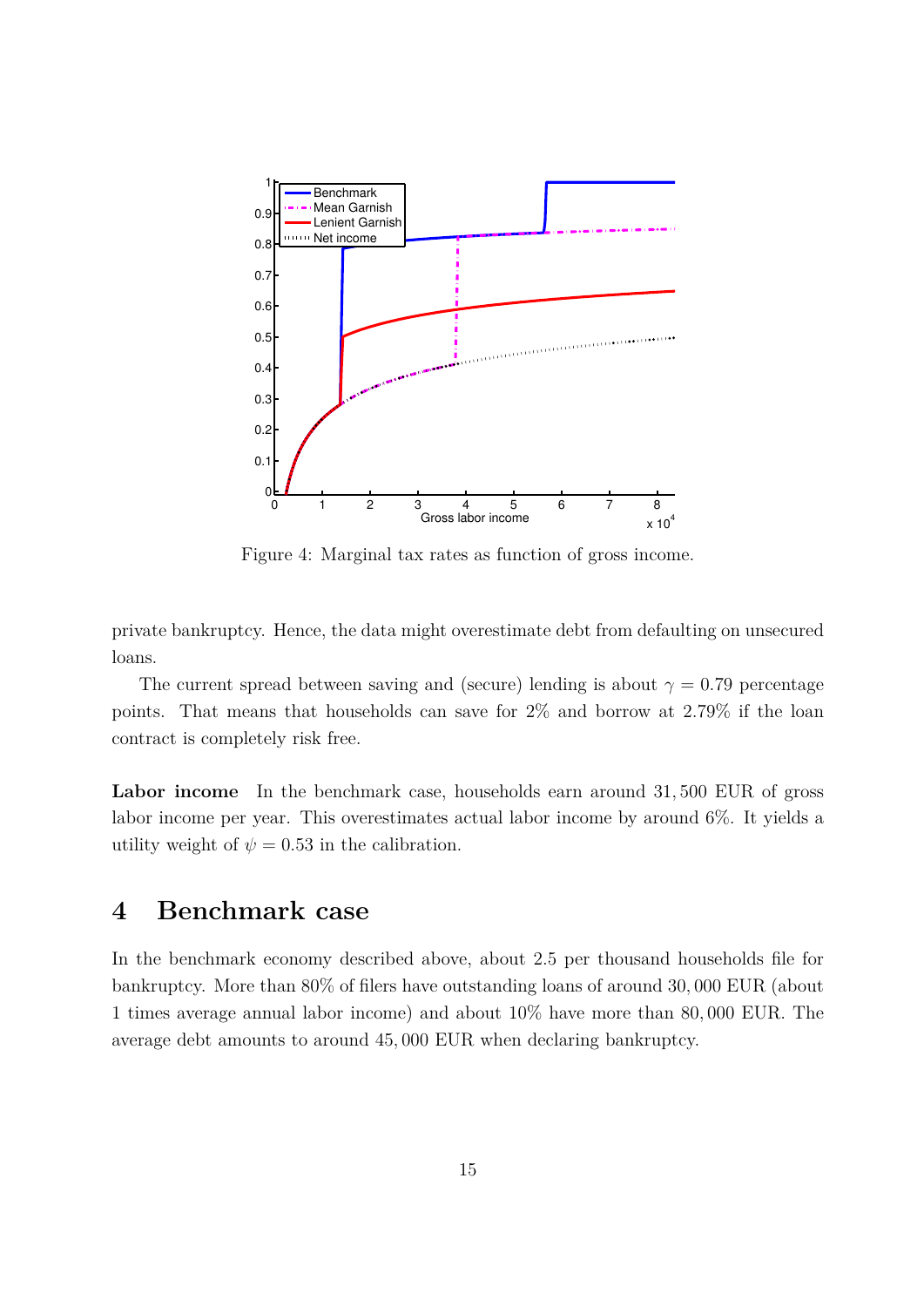<span id="page-15-0"></span>

Figure 5: Optimal labor supply, age 50

#### <span id="page-15-1"></span>**4.1 The effect of endogenous labor on loan prices**

Endogenous labor supply turns out to be a key margin along which households adapt when filing for bankruptcy. Figure [4](#page-14-1) depicts the evolution of marginal tax rates as function of gross labor income. Due to the harsh garnishment regime that levies a marginal tax rate of 70% for net income above 12*,* 600 EUR and 100% for net incomes above 38*,* 500 EUR, high wage earners reduce their labor supply significantly. In contrast, low wage workers are affected by garnishment only weekly and hence do not react.

Figure [5](#page-15-0) shows optimal labor supply for households of age 50 that earn 23*,* 500 EUR and 60*,* 000 EUR gross labor income if working full-time. Most importantly, a sharp drop in hours worked is observed for the high wage household at the amount of debt where debt levels become unsustainably high. At debt levels higher than this threshold, default becomes optimal for every household of that type. Hence, optimal labor supply reacts to the pending garnishment and drops in reaction to the marginal tax rate of 100%.

Without defaulting, the high wage household with 60*,* 000 EUR gross labor income would earn a net wage of around 42*,* 000 EUR. Hence, without adjusting labor supply, 3*,* 500 EUR would exceed the garnishment income cap and be subject to full garnishment. In total, the household would pay 20*,* 900 EUR of garnishment and end up with 21*,* 100 EUR of disposable income at constant labor supply of 1.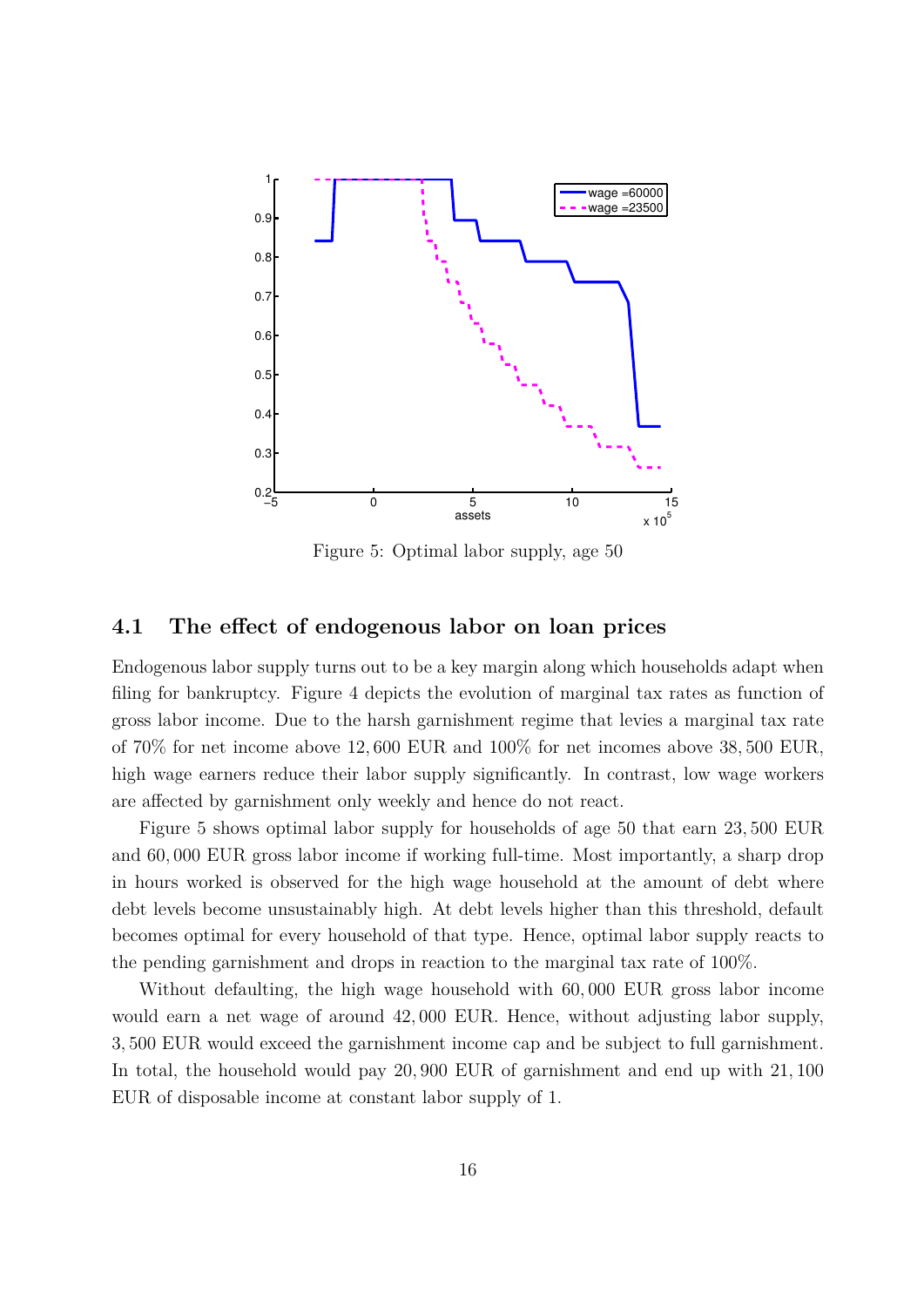<span id="page-16-0"></span>

Figure 6: Equilibrium loan prices, age 50

Allowing the high wage individual to adapt labor supply, she only offers 83% of the full-time equivalent. Hence, her net labor income without garnishment would amount to 35*,* 900 EUR, clearly avoiding the income cap. Total garnishment drops to 16*,* 000 EUR and the household still has 19*,* 900 EUR at its disposal.

The low wage earner has a net annual labor income of 18*,* 900 EUR with full labor supply. After garnishment, 14*,* 500 EUR are left while 4*,* 400 EUR garnished. Garnishment for this individual is too low for him to reduce labor supply. Hence, the income effect dominates for low productivity households and labor supply is 1 even through garnishment.

The income effect also makes the low wage household reduce effort much faster as wealth increases. His opportunity cost of leisure are lower compared to high wage individuals.

#### **4.2 Equilibrium loan price**

Evading garnishment has a stark impact on loan prices, as documented in Figure [6.](#page-16-0) Using the notation from Equation [2,](#page-5-0) one can interpret the loan price as  $q = 1/(1 + r)$ . Hence,  $q \to 1$  means a low interest rate  $r \to 0$ , while  $q \to 0$  means increasing interest rates  $r \rightarrow \infty$ .

Loan prices are (weakly) decreasing in loan size. At the threshold of sustainable debt, there is a sharp drop, though. This comes from the fact that banks know the incentives for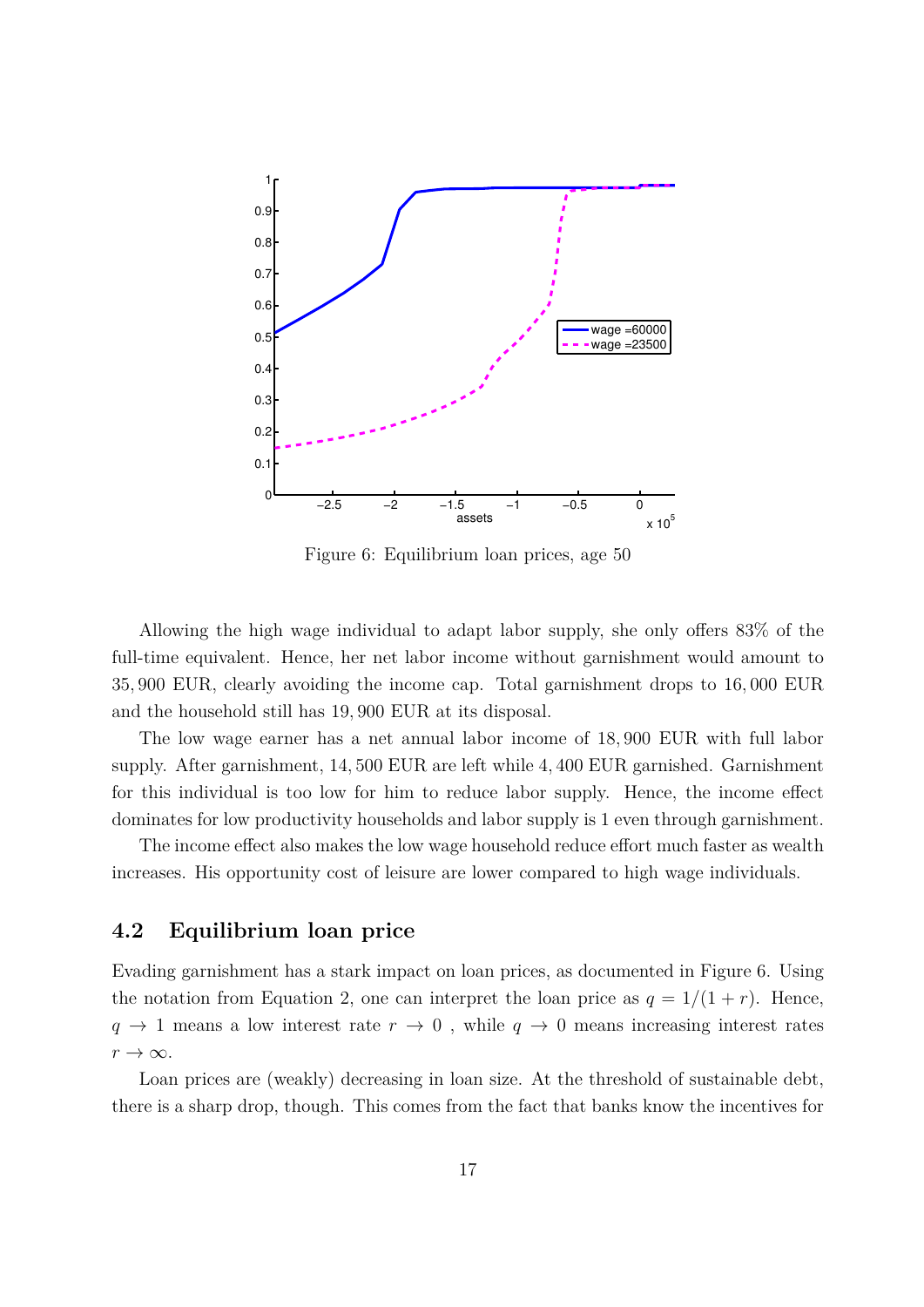households to default and reduce working hours, avoiding high amounts of garnishment. Hence, expected repayment for these loans is very low.[15](#page-0-0)

Comparing high and low wage earners, not surprisingly, the former have considerable higher access to credit. This manifest along two dimension: Firstly, credit prices only deteriorate at higher levels of debt and secondly, the plunge in loan prices is less pronounced for high income individuals. Regarding the first, higher disposable income simply allows higher repayment of loans without the necessity to default. Also, filing for bankruptcy is more costly for high wage households, relative to not filing, because of the distortions to labor income. As a result, default becomes optimal at much higher levels of debt. Secondly, if highly productive individuals file for bankruptcy, banks can recoup a larger fraction of the outstanding loans. That means expected losses are smaller which leads to a less pronounced drop in credit prices.

### <span id="page-17-0"></span>**5 Policy experiments**

In the current version of the paper, I analyze three different reforms to the bankruptcy code. [\(1\)](#page-17-1) resembles "Fresh Start" regimes such as Ch. 7 in the U.S. The marginal garnishment rate is zero. [\(2\)](#page-17-2) represents an intermediary case between the current German and U.S. legislation. Only income exceeding average income is subject to garnishment. Finally, [\(3\)](#page-17-3) resembles income seizure in the U.S. if households do not file for bankruptcy. 30% of income is seized to repay outstanding debt.

In all three experiments, I remove the income cap during garnishment due to the distortionary effects on labor supply. These policy regimes are analyzed:

- <span id="page-17-1"></span>1. "No Garnishment": Under the reformed bankruptcy code, labor income is not subject to garnishment. During the period of good conduct, individuals are only prevented from increasing debt. After  $T = 6$  years, all outstanding debt is forgiven and bankrupts have a "Fresh Start". Technically, I set  $y = \overline{y} = \infty$ ,  $\tau = 0$ .
- <span id="page-17-2"></span>2. "Mean income exemption": The income exemption in garnishment is increased to mean labor income, hence  $y = 29,800$  EUR,  $\overline{y} = \infty$ ,  $\tau = 70\%$ .
- <span id="page-17-3"></span>3. "Lenient garnishment": Exempt income is kept constant, but upon entering garnishment, only 30% of net income is subject to garnishment. Thus,  $y = 12,600$  EUR,  $\overline{y} = \infty$ ,  $\tau = 30\%.$

<sup>15</sup>Banks can only expect high repayment in the case of a very unlikely high income realization that allows households to repay early.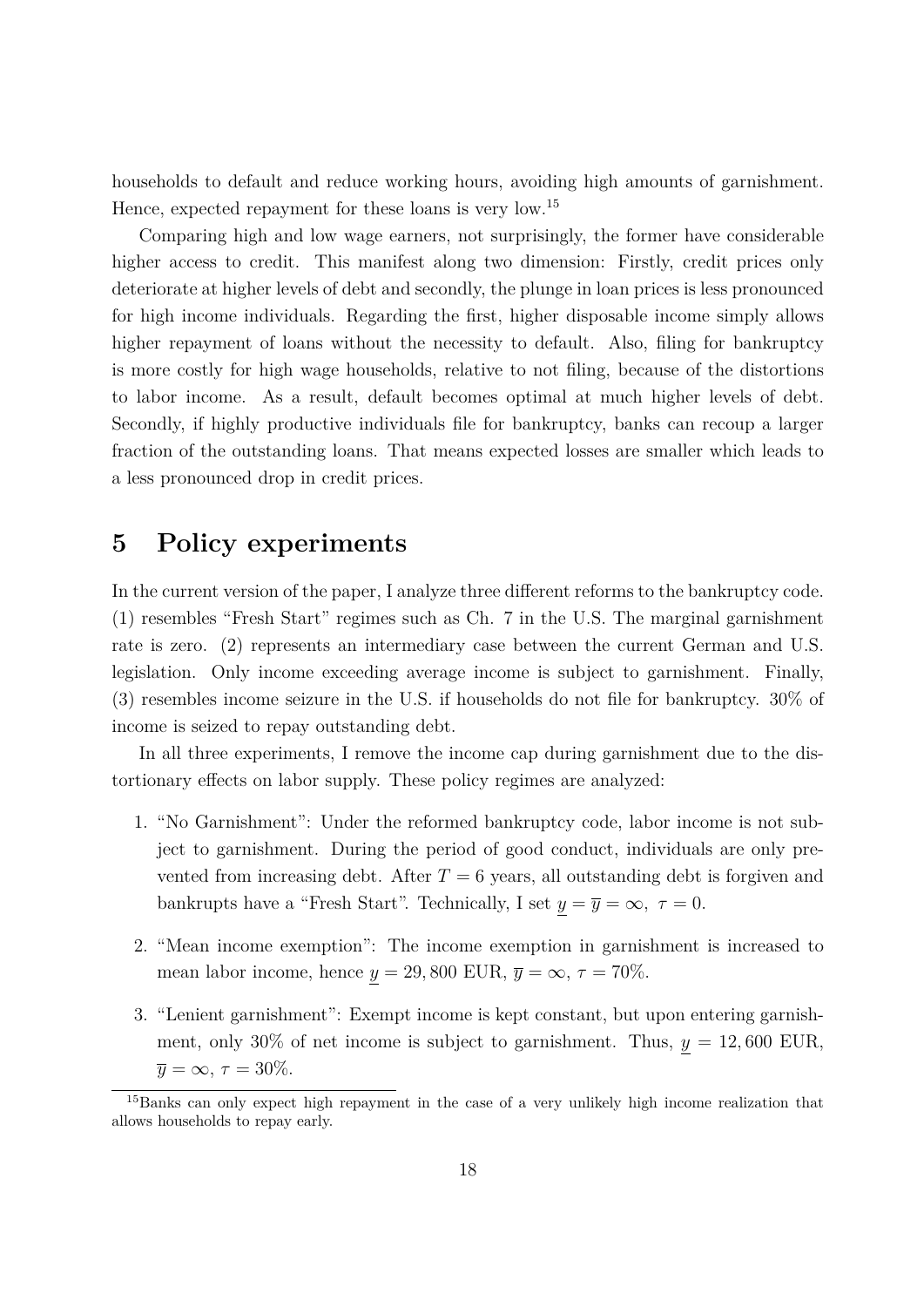<span id="page-18-0"></span>

Figure 7: Equilibrium loan prices, age 50, benchmark vs. "No Garnishment"

#### **5.1 Outcomes**

Changing the garnishment legislation has a direct impact on effective marginal tax rates during bankruptcy. The different cases are plotted in Figure [4.](#page-14-1)<sup>[16](#page-0-0)</sup> The effect of removing the income cap and lowering the effective marginal tax rate on labor income in cases [1](#page-17-1) and [3](#page-17-3) result in labor supply showing no distortions during bankruptcy. Despite removing the income cap, the marginal garnishment rate of 70% under "mean garnishment" yields comparable distortions to the benchmark. All labor supply policy functions are plotted in figures [A.12](#page-26-0) - [A.14.](#page-27-0)

<span id="page-18-3"></span>**No Garnishment** The effects of moving from the current German bankruptcy law to a regime without any garnishment is summarized in table [2.](#page-19-0) Most importantly, bankruptcies drop to 1*.*08 per 1*,* 000 households. This might seem counterintuitive but can be explained by the reaction of loan prices and how households adapt borrowing behavior.

Credit prices react in two ways, apparent from figure [7:](#page-18-0)

- <span id="page-18-1"></span>1. Loan prices increase (*q* decreases) at lower levels of debt.
- <span id="page-18-2"></span>2. Prices rise (*q* drops) more steeply.

<sup>16</sup>Marginal rates under "no garnishment" are equal to those of net income.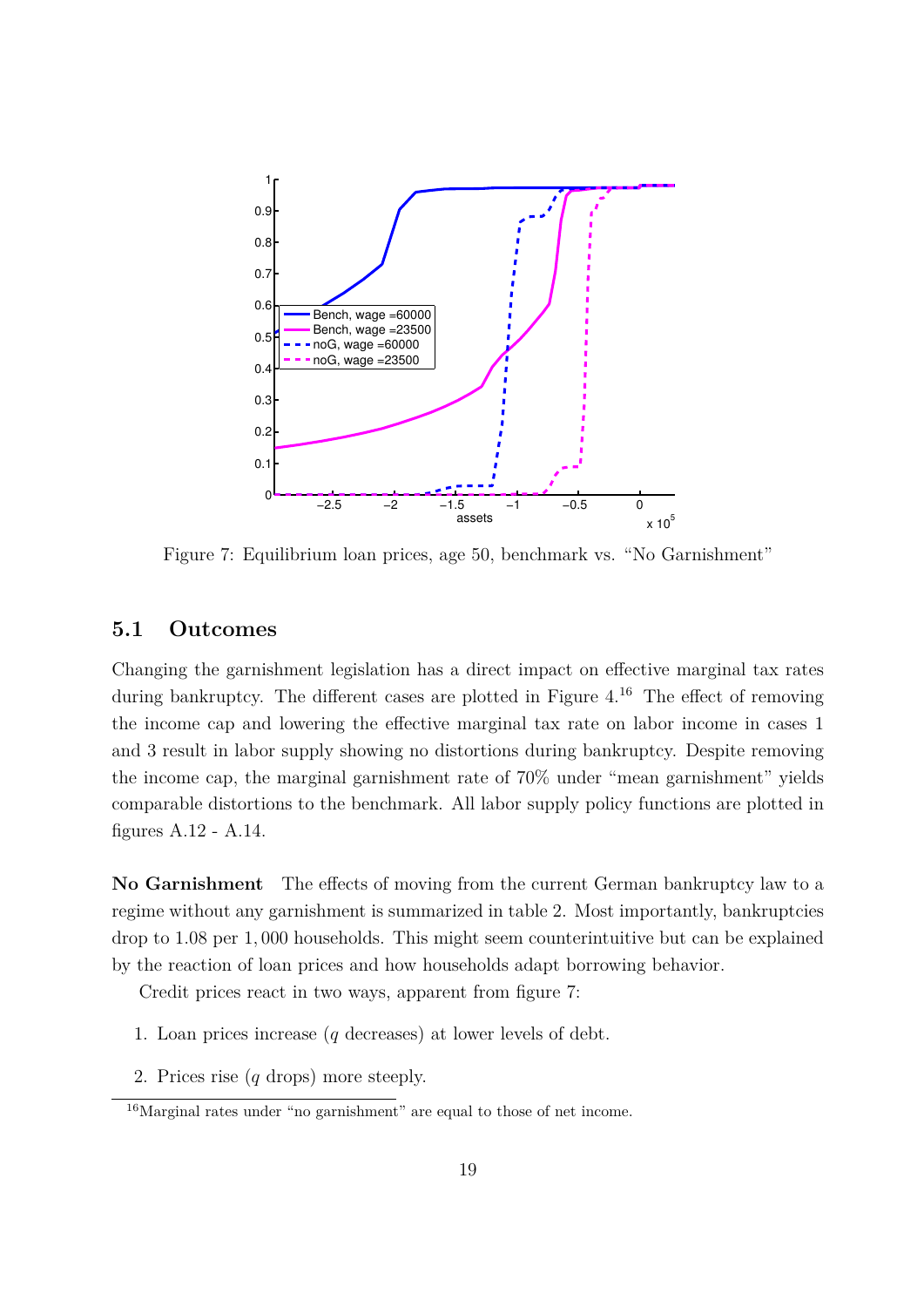Firstly, abolishing garnishment increases the incentives to default at any given debt level. This leads households to prefer default at lower levels of debt and banks react by offering higher credit prices due to higher expected losses (c.f. [1\)](#page-18-1). Secondly, there is no way for households to pledge future labor income as securities for banks. Credit prices deteriorate quickly as soon as default is optimal since banks loose all of the outstanding loans (c.f. [2\)](#page-18-2). This effect is more pronounced for high income households. These were affected by garnishment most and hence change default behavior most radically.

In equilibrium, worsened access to credit reduces the likelihood of households being indebted. The fraction of households with negative assets drops by 12*.*5%. Since credit prices become very expensive at relatively low loan sizes less households hold large amounts of debt. Instead, individuals save more precautionarily, leading to additional savings of 7*,* 500 EUR on average.

Lower lending and higher savings yield less households holding debt levels that put them on the edge of bankruptcy. Hence, adverse income or expenditure shocks create less defaults under "No Garnishment." Furthermore, average debt upon declaring bankruptcy is reduced by 15*,* 000 EUR. Lower credit and increased savings thus overcompensate the effect of a more lenient bankruptcy procedure that would increase default in the absence of price adjustments.

<span id="page-19-0"></span>

|                                   |        | Benchmark No Garnishment |
|-----------------------------------|--------|--------------------------|
| Bankruptcy filings per 1,000 HH   | 2.470  | 1.08                     |
| Fraction of HH in debt (in $\%$ ) | 40     | 35                       |
| Average savings (EUR)             | 28,500 | 36,000                   |
| Average debt when filing (EUR)    | 45,652 | 31,000                   |
| Average Labor Income (EUR)        | 31,530 | 31,510                   |

Table 2: Model outcomes, benchmark vs. "No Garnishment"

**Mean income exemption** Since mainly low income households default, increasing the income exemption to mean annual labor income effectively removes garnishment for most bankrupts. Hence, the results are very close to those of "No Garnishment." Bankruptcies drop to 1*.*15 per 1*,* 000 households, 4*.*5 percentage points less individuals are in debt and the economy saves 7*,* 000 EUR more on average. Mean debt when entering bankruptcy drops to 31*,* 500 EUR. The credit price is very similar to the previous case as shown in figure [A.15.](#page-27-1)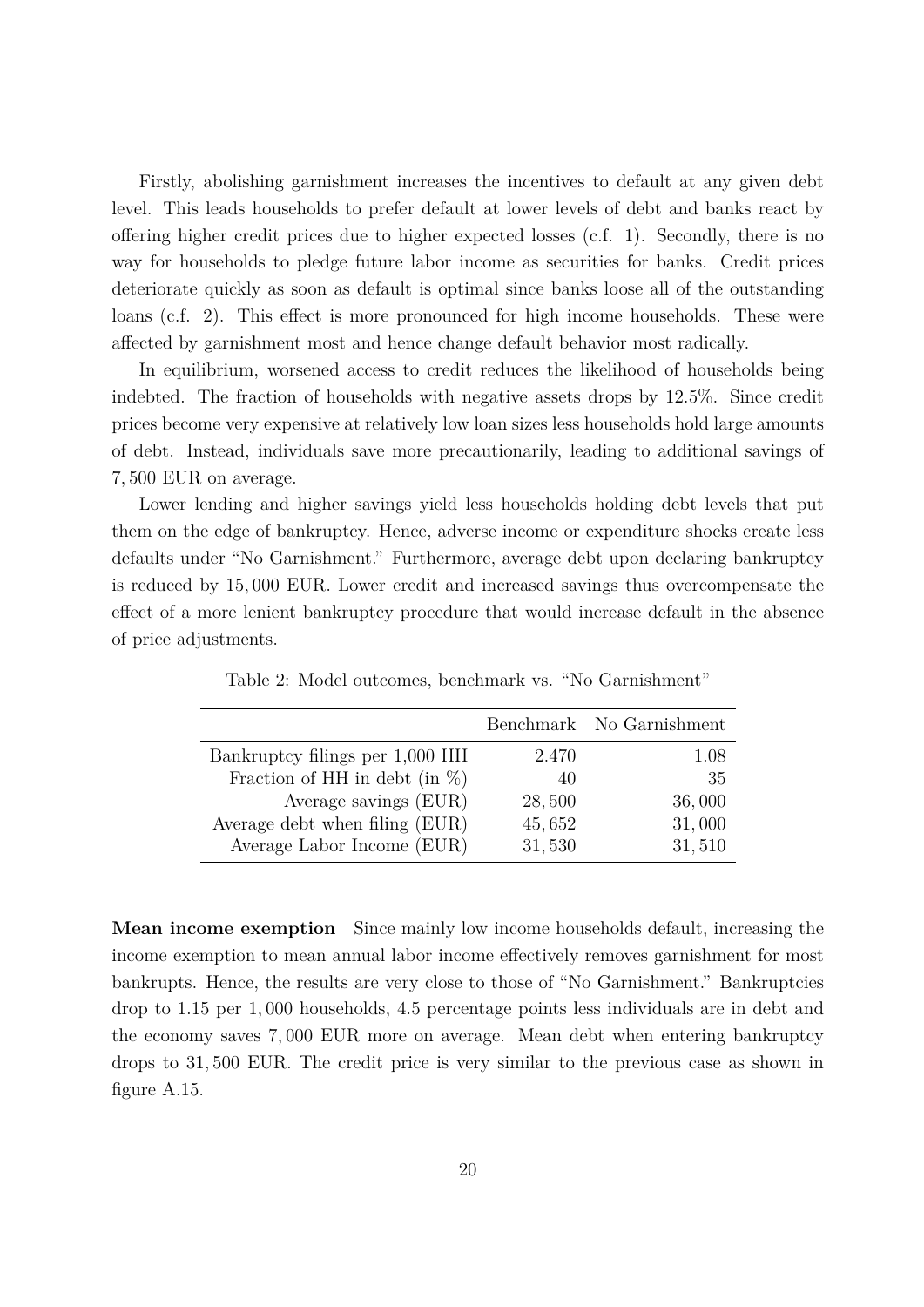<span id="page-20-0"></span>

Figure 8: Equilibrium loan prices, age 50, benchmark vs. "Lenient Garnishment"

**Lenient Garnishment** In the final policy experiment, the bankruptcy rate drops to 1*.*33. Not only in terms of bankruptcy rates this case strikes a balance between the benchmark economy and the previous policy experiments. The fraction of indebted households reduces by 3 percentage points, savings moderately increase by 5*,* 000 EUR on average and mean outstanding loans when entering bankruptcy are 35*,* 000 EUR.

As apparent in figure [8,](#page-20-0) credit prices exhibit the same underlying shape as in the benchmark economy but drop more quickly. This is due to the lower garnishment rate that lets banks expect higher losses from delinquent debtors.

Coming back to the example of a high wage individual in section [4.1,](#page-15-1) "Lenient Garnishment" has a weaker impact on disposable labor income during bankruptcy than the current German regime. Since labor supply is considerably less distorted, the household earns a net wage of 42*,* 000 EUR from which 9*,* 000 EUR are garnished under the new regime. Hence, 33*,* 000 EUR remain at the household's disposal (compared to 19*,* 900 EUR in the benchmark case).

#### **5.2 Welfare**

All possible reforms face the trade off between higher punishment (e.g. through wage garnishment) allowing greater access to credit versus greater leniency and thus better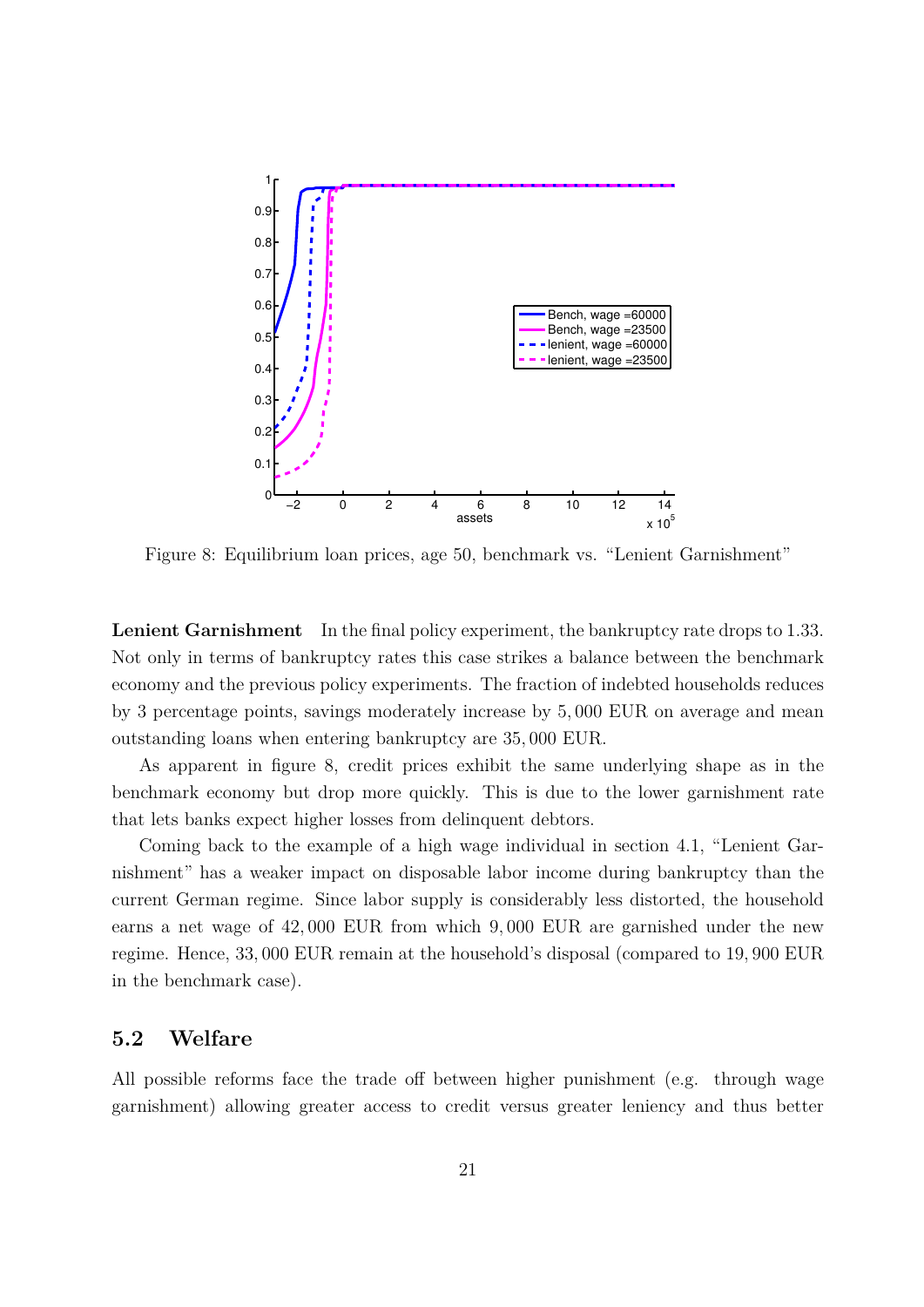<span id="page-21-0"></span>

Figure 9: Fraction of individuals preferring "No Garnishment" to the benchmark, by age.

insurance against adverse events. Higher insurance comes at the price of lower access to credit. In the case of Germany, the current system is mainly harsh for high-income individuals and – as previously discussed – creates serious labor market distortions.

In this section, I employ two welfare measures to assess the desirability of a policy reform. First, the fraction of households in favor of the reform is calculated. Second, a consumption equivalence variation (CEV) measure is used. I discuss welfare effects for the "No Garnishment" reform where no income is seized upon default, whatsoever. This reform marks the most extreme shift in bankruptcy legislation among the scenarios considered. Access to credit deteriorates considerably (see section [5.1\)](#page-18-3) but individuals gain the opportunity of easily discharging their debt.<sup>[17](#page-0-0)</sup>

As a first welfare measure, I simply ask which individuals would prefer the new versus the old regime. A solvent individual with assets *a* and household state *s* prefers the policy shift, if

$$
\tilde{V}(a,s) > V(a,s) \tag{13}
$$

where  $\tilde{V}(\cdot)$  indicates the value function under the new regime.

<sup>&</sup>lt;sup>17</sup>Future versions of the paper will also discuss the welfare effects of the other two reforms.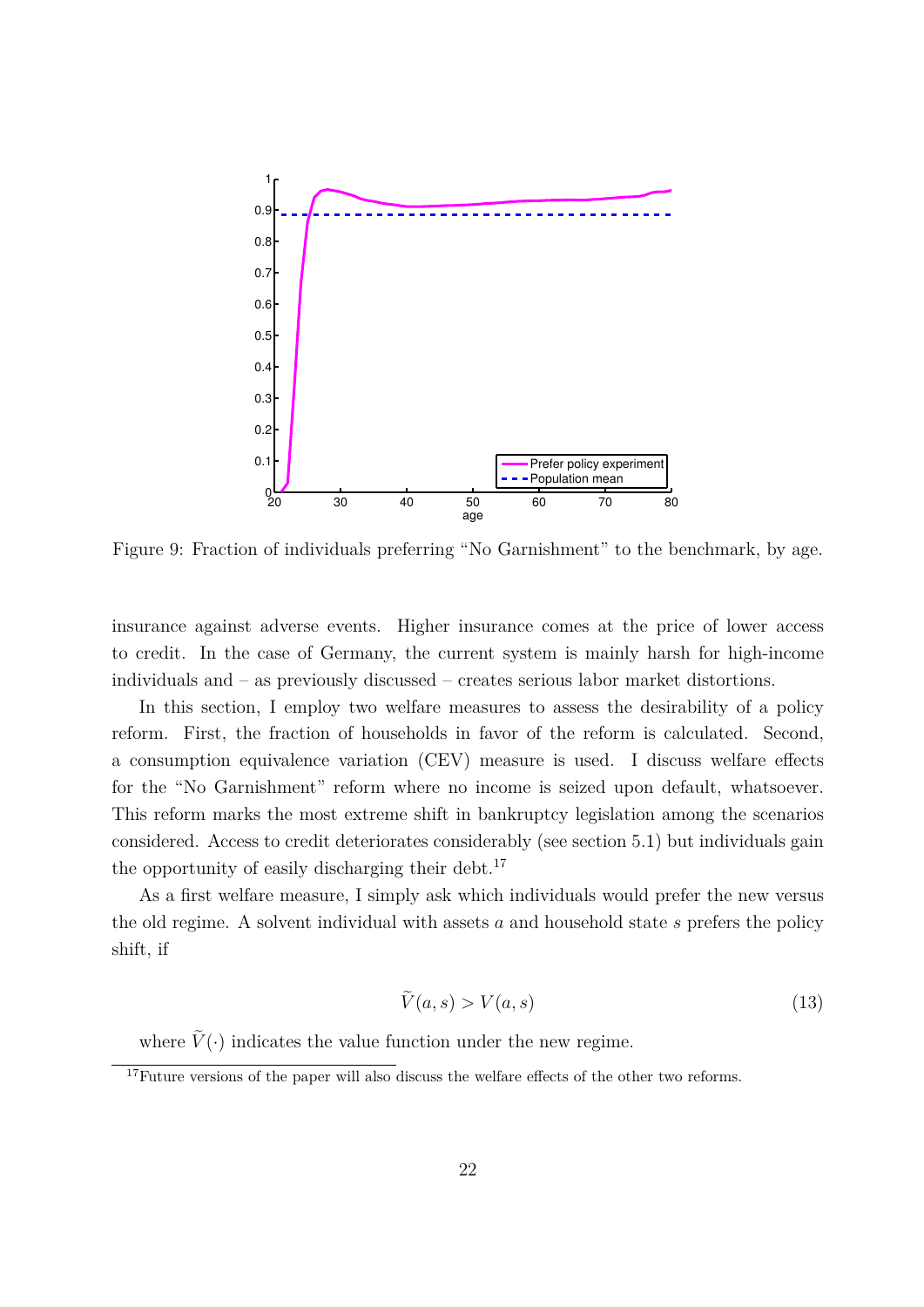<span id="page-22-0"></span>

Figure 10: CEV of "No Garnishment" relative to the benchmark in  $\%$ , by age.

Figure [9](#page-21-0) plots the fraction of individuals that prefer "No Garnishment" over the current German garnishment system, by age. It is notable that – on average  $-87\%$  of the population prefer a bankruptcy system without garnishment. The only ones that clearly suffer a welfare loss are very young households.

Young households are worse off due to this reform since it forces them to forgo consumption in order to start building up assets. Under the garnishment regime, young households had much larger credit lines since garnishment made them less likely to exercise default. Additionally, they could at least partly pledge future income as collateral. Smoothing consumption over the life cycle, young households would only start paying these loans back when wages increase due to the experience premium.

Once reaching a certain age, the overwhelming majority of households prefers abolishing wage garnishment. Since these households are net-savers, credit prices do not impact their welfare directly. Only when very bad shocks realize, debt becomes relevant. Under the new regime, they have an improved option of insurance, since bankruptcy is much less painful. Hence, "No Garnishment" reduces the negative effect of adverse shocks considerably and households prefer it over the current garnishment regime.

As a second welfare measure, CEV is employed. More formally, I determine the factor *ξ* that consumption in the benchmark case needs to be increased annually to make a household indifferent between the benchmark and the reform: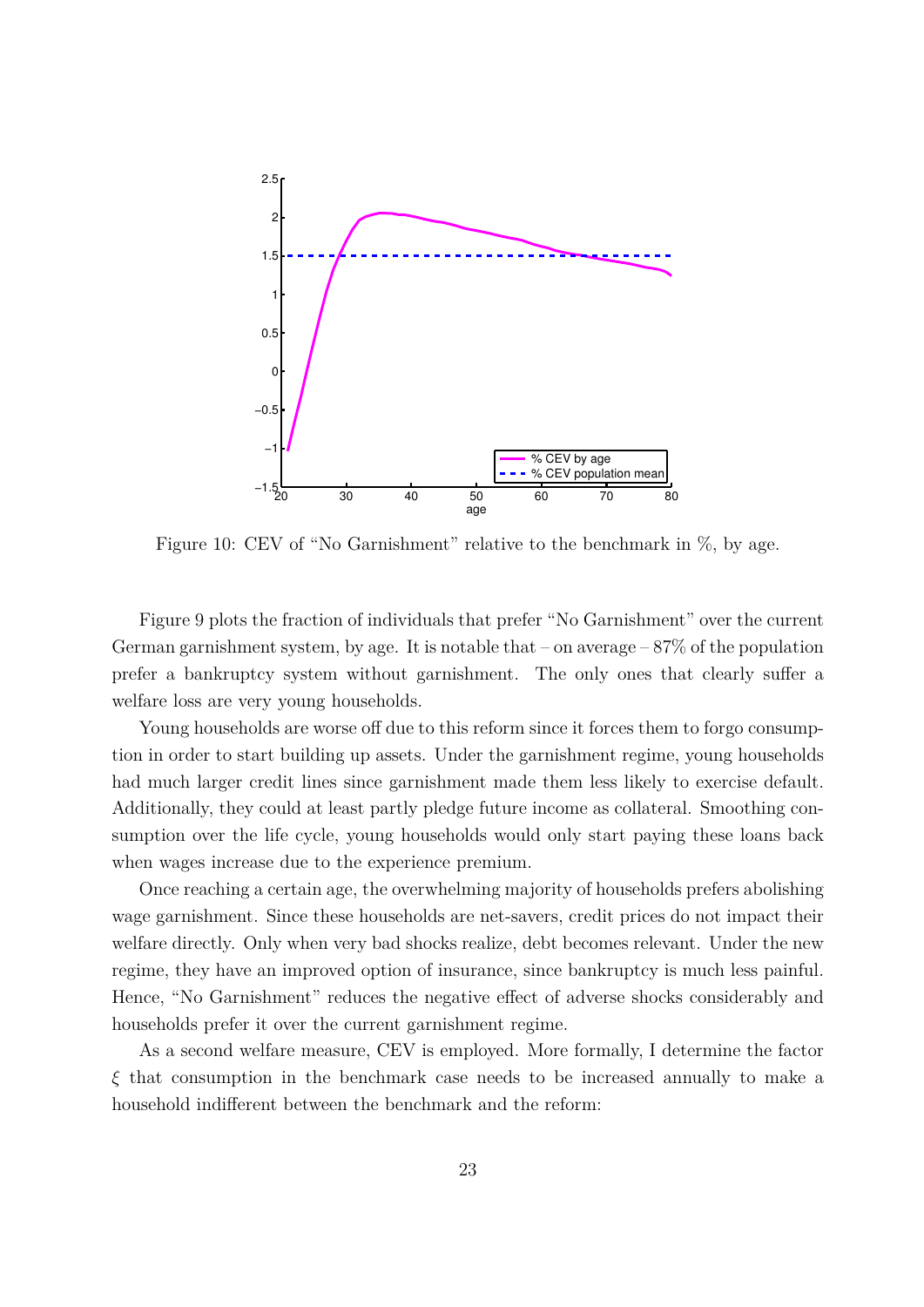$$
V_{\xi}(a,s) = \mathbb{E}\sum_{i=j}^{J} \beta^{i-j} u(c_i(1+\xi), h_i) = \tilde{V}(a,s)
$$
\n(14)

This means, any  $\xi > 0$  implies that households prefer the reform. Figure [10](#page-22-0) depicts the CEV measure over the life cycle and as a population mean. All households are equally weighted to construct this measure.

On average, the economy would benefit from welfare increases equivalent to permanently increasing consumption by 1*.*5%. These gains are quite substantial but unevenly distributed with respect to the individual age. Young people suffer quite a strong loss while people at the age of 30 experience a 2% welfare increase. Looking at different income groups separately only changes the magnitude of the findings. While low income households incur higher losses during early years, low income households in their prime age also have greater gains.

### <span id="page-23-0"></span>**6 Conclusion**

This paper sets up a quantitative model of consumer bankruptcy and endogenous labor supply in a regime with wage garnishment. It is able to match key statistics concerning bankruptcy and debt, but underestimates debt of delinquent households. It clearly shows the negative effects of the German garnishment regime on labor supply – especially of highly productive agents with high wages. Since households evade garnishment by strongly reducing labor supply banks only recoup a small fraction of defaulted loans. Hence, banks expect low repayment upon default. This yields a steep drop in credit prices around debt levels that are not sustainable for households.

Three policy experiments are conducted to reduce the burden of income garnishment. In all cases, the amount of credit in the economy declines and default rates drop by 46% to 56%. This comes from a strong increase in credit prices since banks expect lower repayment. Households react by borrowing less and saving more, making them less likely to default.

It is shown that removing the income cap and lowering garnishment rates significantly reduces adverse labor supply effects. When reducing the garnishment rate from 70% to 30%, disposable income of highly productive households with 60*,* 000 EUR gross labor income increases by nearly 2*/*3 under garnishment. This comes at the expense of lower access to credit for low and high wage households.

On average, the economy would highly profit from abolishing wage garnishment. Removing garnishment increases welfare by 1*.*5% as measured by CEV. While these gains are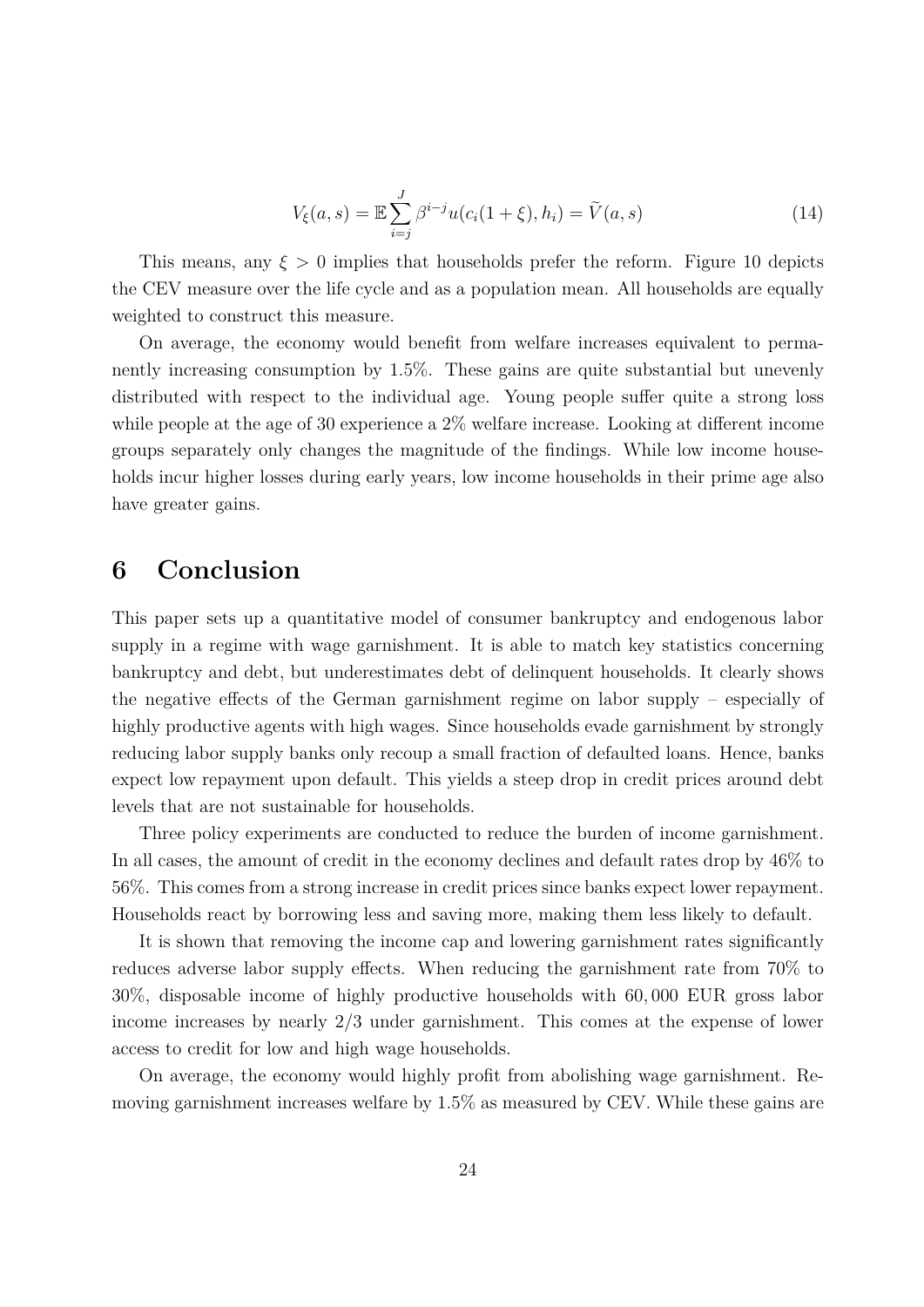<span id="page-24-13"></span><span id="page-24-12"></span><span id="page-24-11"></span>quite substantial, young households suffer from restricted access to credit while households in their prime age enjoy better insurance against adverse events.

## **References**

- <span id="page-24-9"></span>Bayer, Christian and Falko Juessen (2012). "The life-cycle and the business-cycle of wage risk — Cross-country comparisons." In: *Economics Letters* 117.3, pp. 831–833.
- <span id="page-24-7"></span>Benabou, Roland (Mar. 2002). "Tax and Education Policy in a Heterogeneous-Agent Economy: What Levels of Redistribution Maximize Growth and Efficiency?" In: *Econometrica* 70.2, pp. 481–517.
- <span id="page-24-1"></span>Chatterjee, Satyajit, Dean Corbae, Makoto Nakajima, and José-Víctor Ríos-Rull (Nov. 2007). "A Quantitative Theory of Unsecured Consumer Credit with Risk of Default." In: *Econometrica* 75.6, pp. 1525–1589.
- <span id="page-24-3"></span>Chatterjee, Satyajit and Grey Gordon (2012). "Dealing with consumer default: Bankruptcy vs garnishment." In: *Journal of Monetary Economics* 59.S.
- <span id="page-24-6"></span>Chen, Daphne (2013). "The Impact of Personal Bankruptcy on Labor Supply Decisions." In:
- <span id="page-24-5"></span>Dobbie, Will and Jae Song (Sept. 2014). *Debt Relief and Debtor Outcomes: Measuring the Effects of Consumer Bankruptcy Protection*. NBER Working Papers 20520. National Bureau of Economic Research, Inc.
- <span id="page-24-0"></span>Dye, Ronald A (1986). "An economic analysis of bankruptcy statutes." In: *Economic Inquiry* 24.3, pp. 417–428.
- <span id="page-24-4"></span>Fay, Scott, Erik Hurst, and Michelle J. White (June 2002). "The Household Bankruptcy Decision." In: *American Economic Review* 92.3, pp. 706–718.
- <span id="page-24-2"></span>Gerhardt, Maria (July 2009). *Consumer Bankruptcy Regimes and Credit Default in the US and Europe: A comparative study.* Tech. rep. 318. Centre for European Policy Studies.
- <span id="page-24-8"></span>Hall, Robert E. (2009). "Reconciling Cyclical Movements in the Marginal Value of Time and the Marginal Product of Labor." English. In: *Journal of Political Economy* 117.2, pp. 281–323.
- Holter, Hans A., Dirk Krueger, and Serhiy Stepanchuk (Nov. 2014). *How Does Tax Progressivity and Household Heterogeneity Affect Laffer Curves?* NBER Working Papers 20688. National Bureau of Economic Research, Inc.
- <span id="page-24-10"></span>Kopecky, Karen and Richard Suen (July 2010). "Finite State Markov-chain Approximations to Highly Persistent Processes." In: *Review of Economic Dynamics* 13.3, pp. 701–714.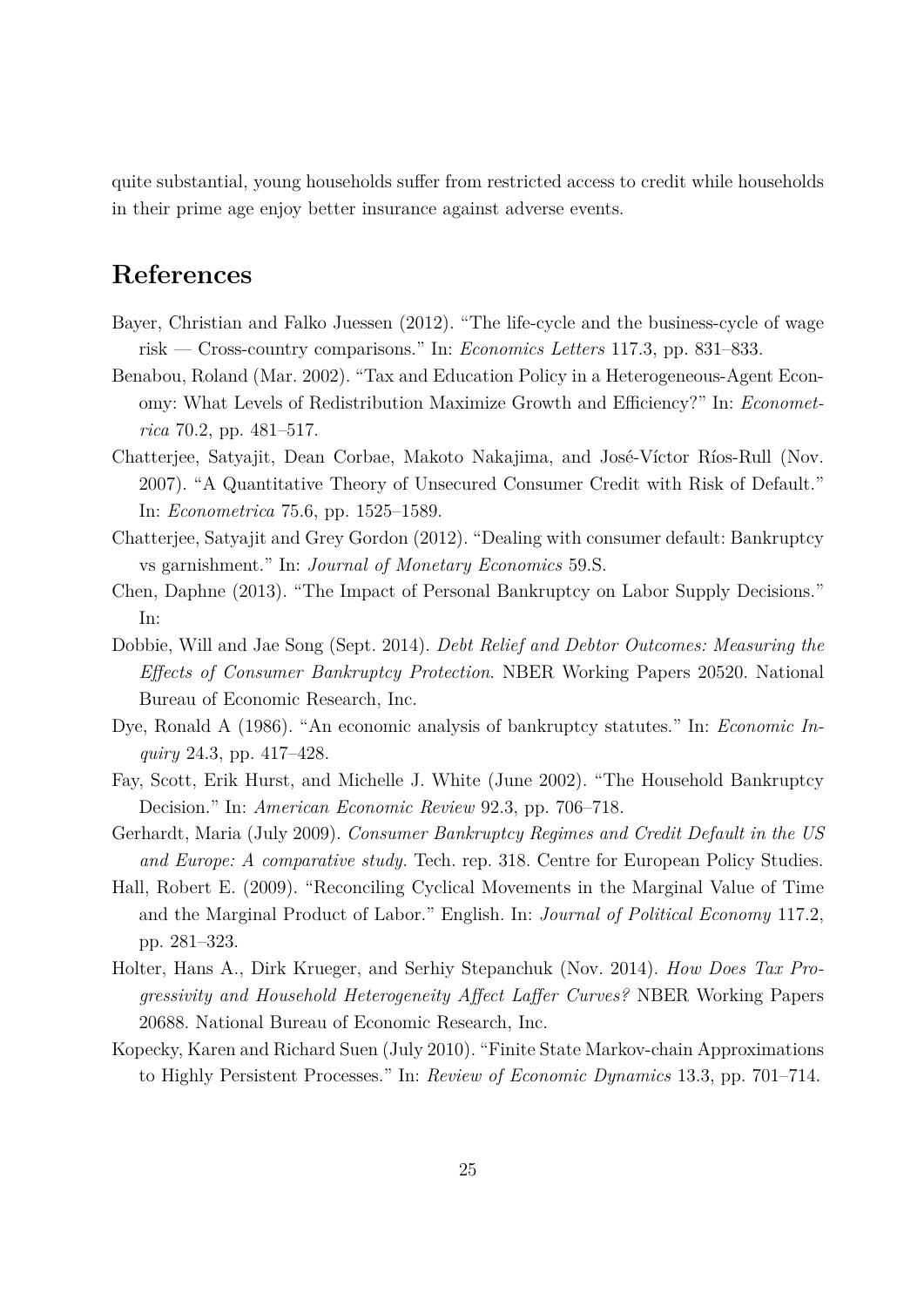- <span id="page-25-5"></span><span id="page-25-3"></span>Li, Wenli and Pierre-Daniel Sarte (2006). "U.S. consumer bankruptcy choice: The importance of general equilibrium effects." In: *Journal of Monetary Economics* 53.3, pp. 613– 631.
- <span id="page-25-1"></span>Lin, Emily Y. and Michelle J. White (2001). "Bankruptcy and the Market for Mortgage and Home Improvement Loans." In: *Journal of Urban Economics* 50.1, pp. 138–162.
- <span id="page-25-2"></span>Livshits, Igor, James MacGee, and Michèle Tertilt (Mar. 2007). "Consumer Bankruptcy: A Fresh Start." In: *American Economic Review* 97.1, pp. 402–418.
- <span id="page-25-0"></span>Rea, Samuel A (1984). "Arm-Breaking, Consumer Credit and Personal Bankruptcy." In: *Economic Inquiry* 22.2, pp. 188–208.

### <span id="page-25-4"></span>**A Additional figures**



Figure A.11: Experience profile in monthly wages.

*Source:* German Federal Statistical Office: Verdienststrukturerhebung 2006 and 2010.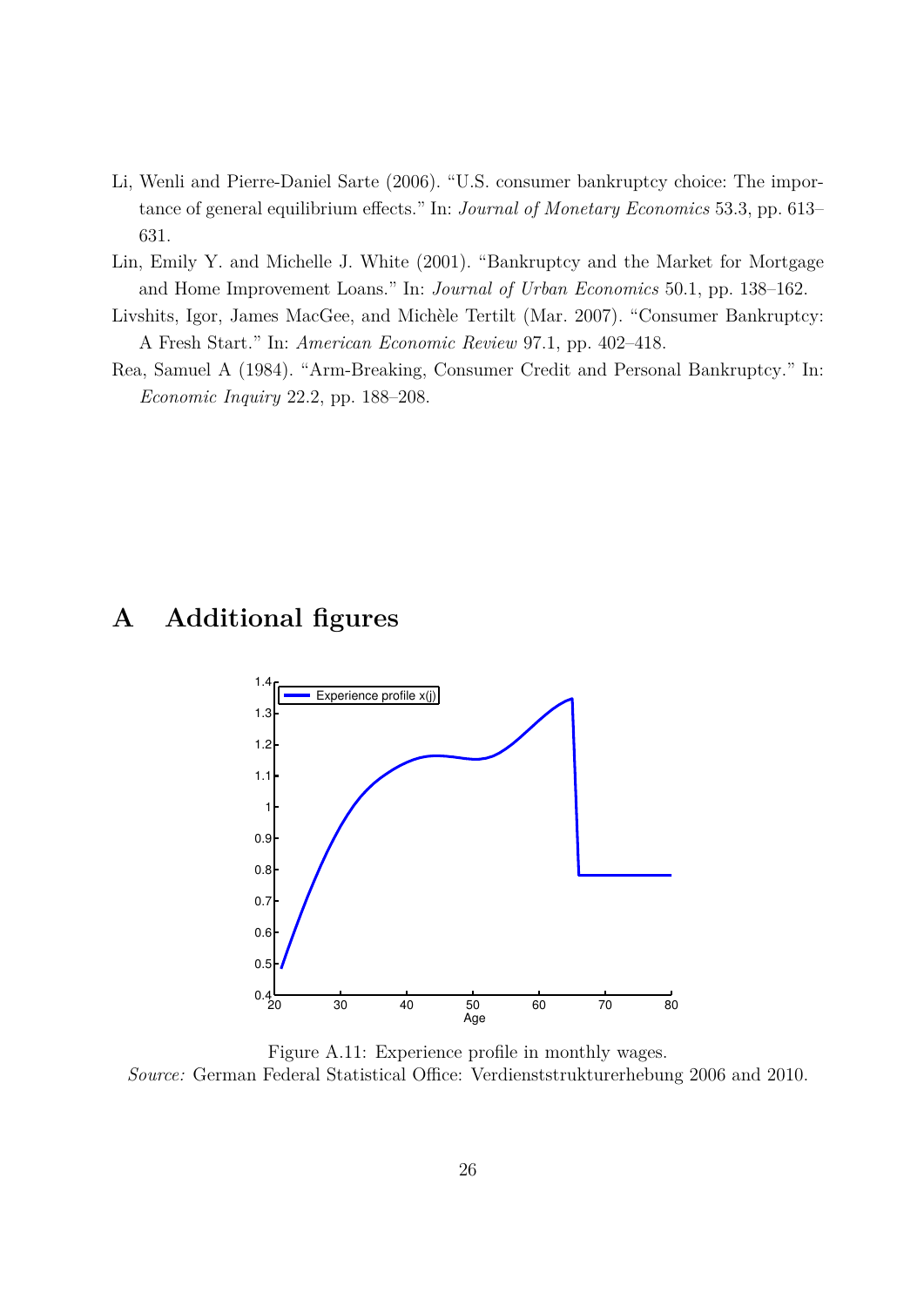<span id="page-26-0"></span>

Figure A.12: Optimal labor supply, age 50. "No Garnishment"



Figure A.13: Optimal labor supply, age 50. "Mean Garnishment"